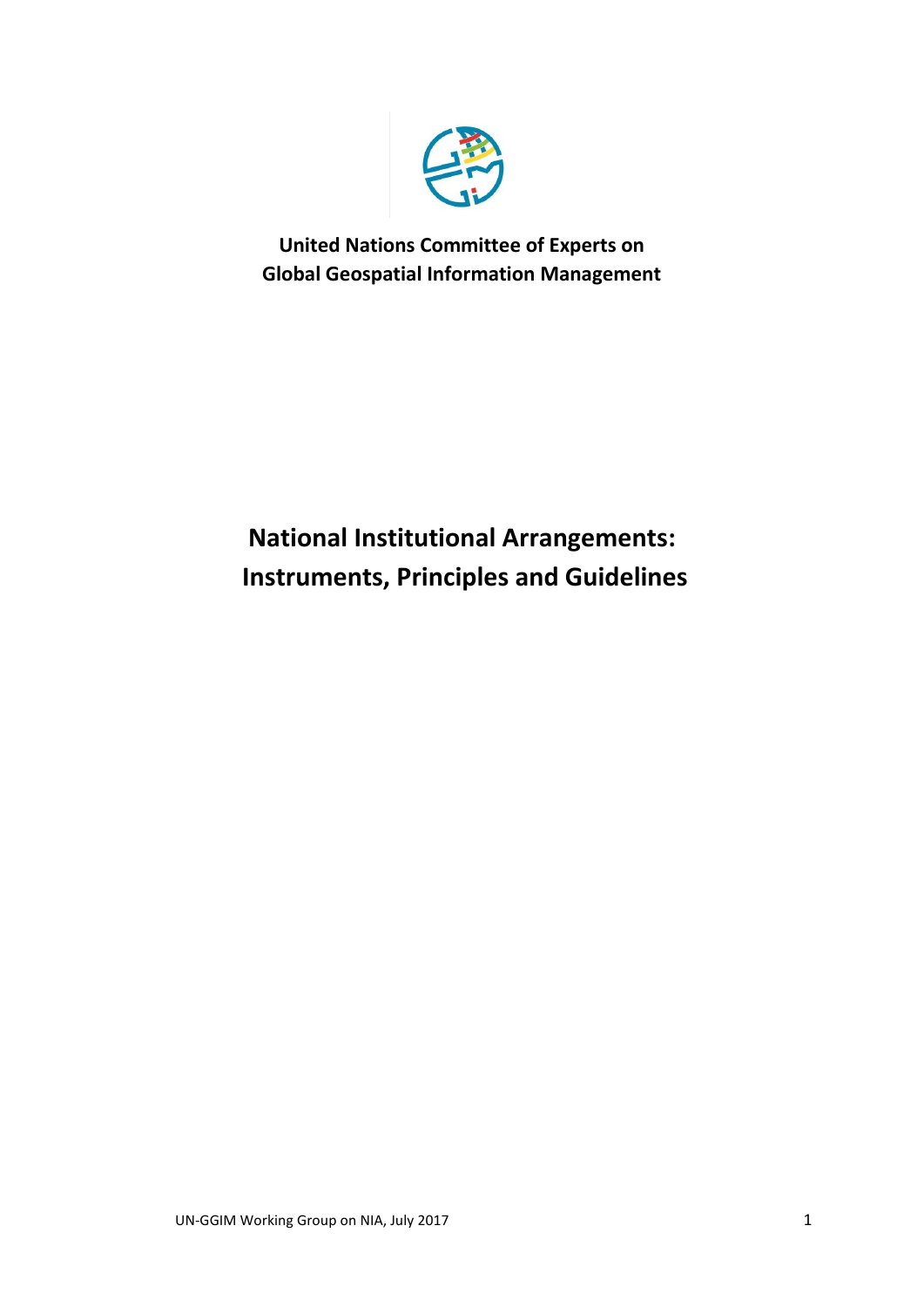### **National Institutional Arrangement Instruments**

#### **Concepts**

 $\overline{a}$ 

1. Institutionalization is considered to be a process of creating 'appropriate' routines that become habitualized or internalized as legitimate behavior, and institutional arrangements provide instruments that governments can use to facilitate this (policy) process within and/or between organizations or programs. Institutionalization here refers to formal and informal structures that aim to enhance, frame or regulate the voluntary or forced alignment of tasks and efforts of organizations in the pursuit of geospatial information management. These instruments are used to create greater coherence and to reduce redundancy, lacunae and contradictions with and between policies,  $implementation$  or management<sup>1</sup>.

2. Three mechanisms underpinning institutional arrangements (in the public sector) – with an emphasis on coordination – can be distinguished: *hierarchies, markets and networks*. Each of these mechanisms has something to contribute to understanding the causes of problems experienced in institutional arrangements, the gains to be achieved through institutional arrangements, and the mechanisms through which better institutional arrangements can be achieved. The distinction between hierarchies, markets and networks of institutional arrangements in social life is widely accepted2.

3. In **hierarchy-based institutional arrangements**, patterns of interaction have two main drivers: authority, operationalized in administrative orders, rules and planning on the one hand, and dominance and authority as the basic control system on the other. **Market-based institutional arrangements** are based on competition, bargaining and exchange between actors. The price mechanism, incentives and self-interest of actors steer activities of different actors by creating an 'invisible hand'. **Network-based institutional arrangements** take the form of cooperation between actors, where inter-organizational relations are ruled by the acknowledgement of mutual interdependencies, trust and the responsibilities of each actor3.

4. Each of these mechanisms illuminate different aspects of institutional arrangements, but each also has some important explanatory deficiencies. Although these mechanisms are introduced as alternatives to one another, in reality many attempts on the part of government to enhance institutional arrangements will involve more than one of these forms. Under certain circumstances, attempts to impose direct hierarchical control over an organization or set of organizations will work better if the institutional 'arrangers' can build a more cooperative network among the organizations involved or among lower-level employees in those organizations. On the other hand, attempts to embed institutional arrangements that are more bottom up will work better if hierarchy casts a deep, dark shadow on the participants. As well as providing an intellectual understanding of policy making and evaluation, these mechanisms are also closely related to a set of instruments that can be leveraged to deliver national institutional arrangements.

<sup>&</sup>lt;sup>1</sup> See Bouckaert, G, B.G. Peters & K. Verhoest (2010). The coordination of public sector organisations – Shifting patterns of public management. Palgrave Macmillan.

<sup>&</sup>lt;sup>2</sup> See Thompson, G., J. Frances. R. Levacic & J. Mitchell (1991), Markets, Hierarchies and Networks: The coordination of Social Life. London: Sage; O'Toole, L., (1997). Treating networks seriously: Practical and Research-Based Agendas. Public Administration Review, 57(1): 45-52.

<sup>3</sup> See Bouckaert, G, B.G. Peters & K. Verhoest (2010). The coordination of public sector organizations – Shifting patterns of public management. Palgrave Macmillan.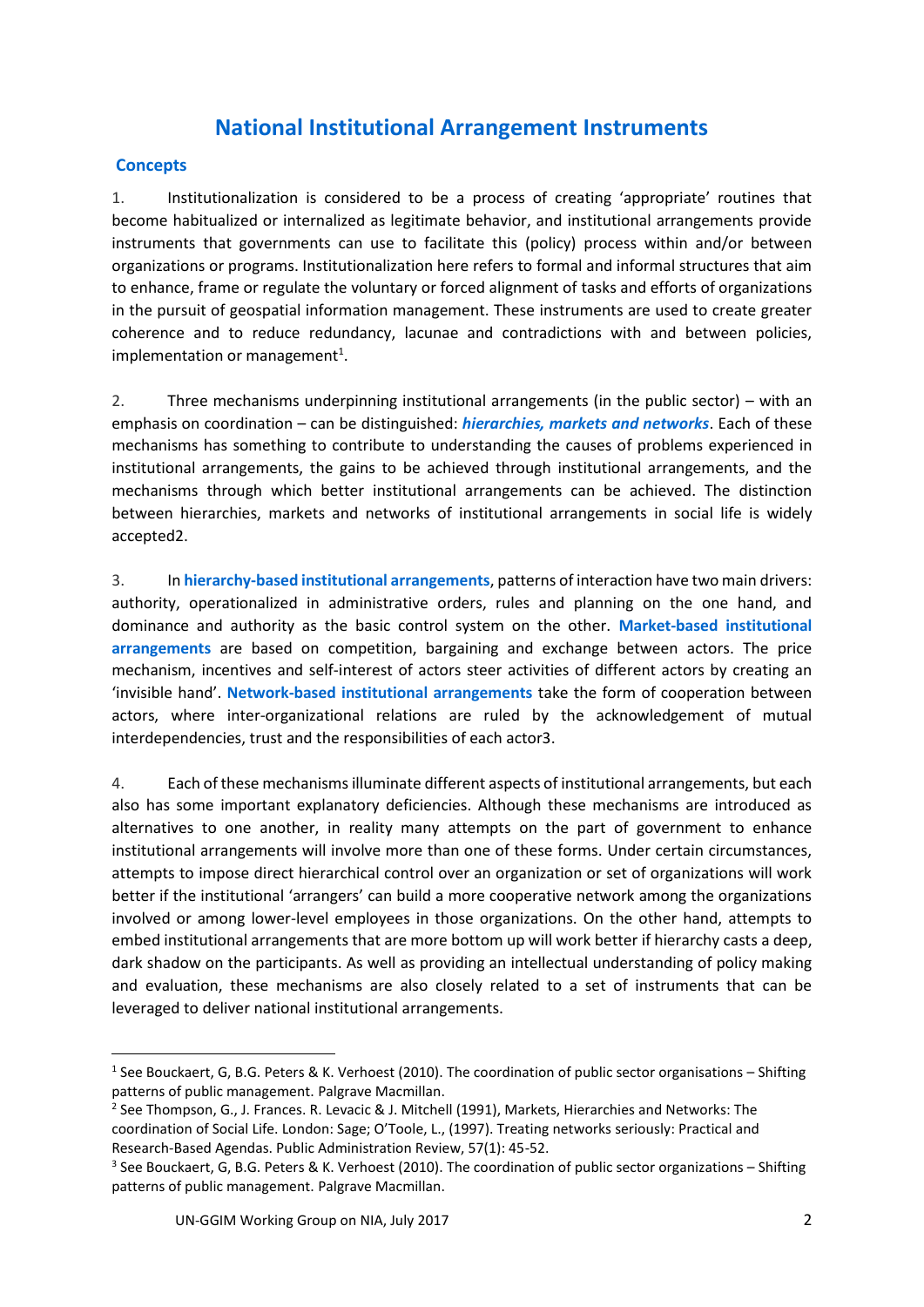#### **Instruments**

5. The three mechanisms for institutional arrangements presented above are of a more general and abstract level. They refer to the basic processes which may underpin institutional arrangements (authority, price and competition or trust and solidarity) in a sustainability context. In turn, institutional arrangements rely on certain instruments, i.e. specific activities or structures, which may themselves refer to specific operational mechanisms.

6. Instruments can be either **structural or managerial**. Institutional arrangements may be realized by creating new or changing existing structures or management forms within the government. Managerial instruments refer to procedures, incentives and values which plan, monitor and evaluate the use of resources (Human Resource Management, finance) or the implementation of policies.

7. Relevant **structural instruments** in the context of NIA are: S1. Establishment of coordinating functions and entities, S2. Reshuffling of competencies, S3. Establishment of a legal framework, S4. Regulated markets, S5. Systems for information exchange and sharing, S6. Entities for collective decision-making, and S7. Partnerships. Relevant **managerial instruments** are: M1, Strategic planning, M2. Financial management: input-oriented, M3. Financial management: performance-oriented, M4. Financial management fostering joined up working and cooperation between public organizations, M5. Inter-organizational culture, knowledge management, and M6. Capacity building. Table 1, below presents the classification of NIA-instruments into structural and managerial instruments types. Each instrument will be briefly introduced below.

| <b>Structural</b>                                                                                                                                                                                                                                                                     | <b>Managerial</b>                                                                                                                                                                                                                                                                |
|---------------------------------------------------------------------------------------------------------------------------------------------------------------------------------------------------------------------------------------------------------------------------------------|----------------------------------------------------------------------------------------------------------------------------------------------------------------------------------------------------------------------------------------------------------------------------------|
| S1. Establishment of coordinating functions<br>or entities<br>S2. Reshuffling division of competences<br>S3. Establishment of a legal framework<br><b>S4. Regulated markets</b><br>S5. Systems for information exchange and<br>sharing<br>S6. Entities for collective decision-making | M1. Strategic planning<br>÷<br>M2. Financial management: input-<br>oriented<br>M3. Financial management:<br>٠<br>performance-oriented<br>M4. Financial management: joined up<br>$\overline{\phantom{a}}$<br>working and cooperation<br>M5. Inter-organizational culture and<br>٠ |
| <b>S7. Partnerships</b>                                                                                                                                                                                                                                                               | knowledge management<br>M6. Capacity building                                                                                                                                                                                                                                    |

Table 1. Classification of NIA-instruments into structural and managerial instruments

#### **8. Structural Instruments**

**S1. Establishment of coordinating functions or entities**. This structural NIA-instrument refers to the creation of influencing lines of control with the establishment of new functions or entities (e.g. coordination body) with clearly allocated roles, or responsibility tasks. In this context, a coordinator, respectively an individual or unit whose only or main function is to coordinate the geospatial information management activities of the different organizations in an inter-organizational system, and a lead organization which has besides its coordinating function, some operational line functions.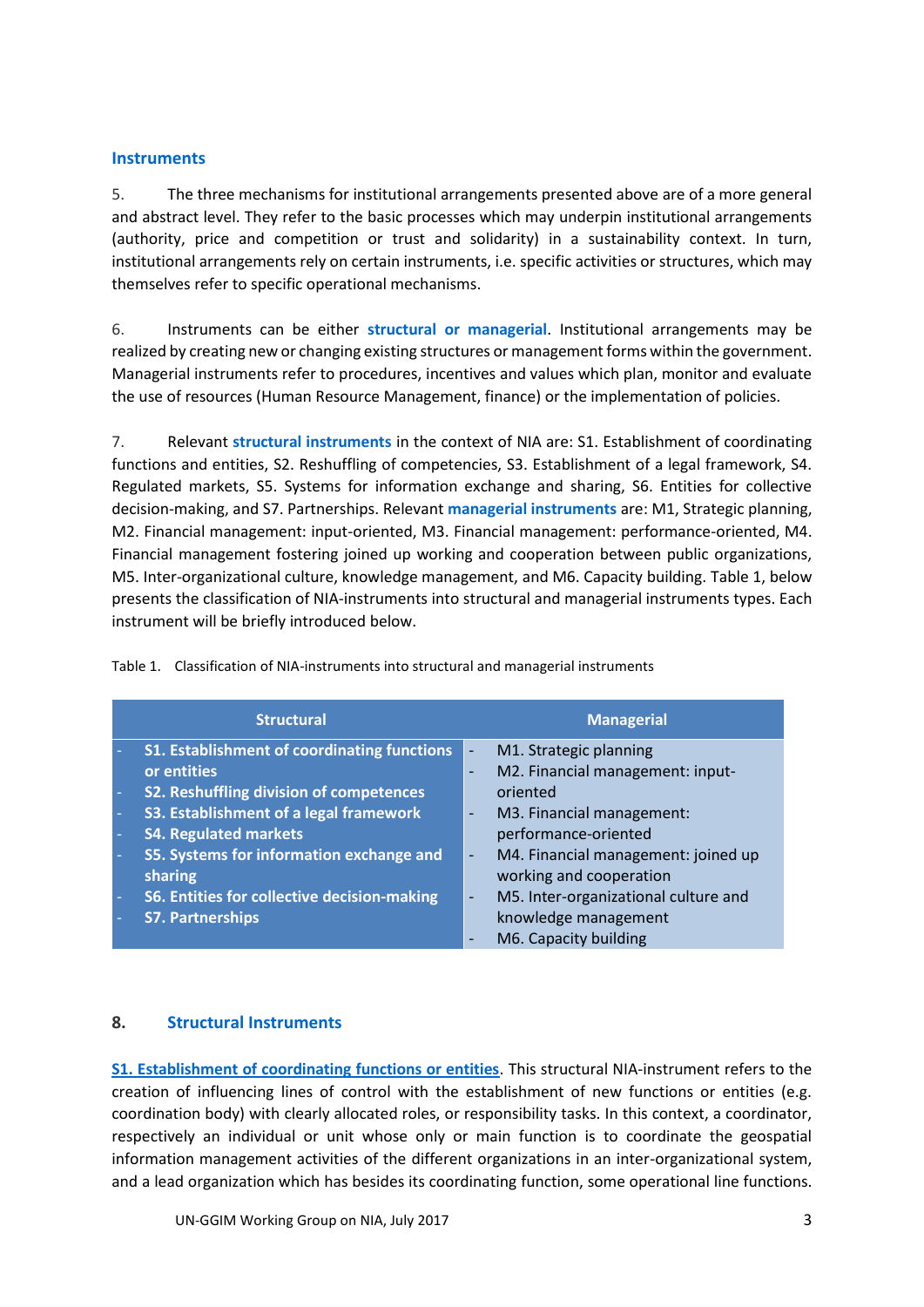The exact position of the coordinating entity *vis-à-vis* other organizations may determine to what extent hierarchical authority and power as resource is available. Most common coordinating functions or entities within the public sector imply some hierarchical difference between coordinator and the coordinated organizations. Moreover, their coordinating power is mostly stipulated and enforced by laws and statutes. Their task is often to streamline, monitor and control the implementation of a centrally decided specific objective, goal or policy<sup>4</sup>.

**S2. Reshuffling of competencies**. This structural NIA instrument contributes to new or changing structures and institutional forms in the context of the management of geospatial information. A wellknown example is the reshuffling of competencies between ministries or departments in response to changing contextual pressures. NIA is enhanced by bringing related activities together by merging organizations or by separating them from other organizations with completely different activities. In addition, this instrument also takes into account the issue of (de)centralizing activities.

**S3. Establishment of a legal framework**. This structural NIA-instrument refers to the construction and adoption of a regulatory framework(s) for geospatial information management at different administrative levels and the associated legal conditions. Such a legal framework consists of a broad set of rules and regulations, aiming to organize a particular element in society (in this case the management of geospatial information). These rules and regulations are not necessarily developed specifically for a particular subject, but may have been created for other purposes in society and are now applied to the management of basic reference datasets. This can include legislation that deals with (digital) information, (open) data, standards or content, such as freedom of information, intellectual property rights or the protection of personal data. It can also involve legislation and policy with an even broader scope, such as tort liability and contract law, which apply to any kind of actor, situation or object falling within the field of application<sup>5</sup>.

**S4. Regulated markets**. Another set of structural NIA instruments relates to the creation of regulated markets in order to create stimuli and sanctions that induce appropriate behavior by public organizations. The institutional arrangement of tasks and activities by different organizations is done through mechanisms of price and competition, offer and demand. Money and incentives are crucial. Providers of geospatial information are mainly funded through sales to their customers and purchasers, and their demand determines the activities of these providers. Such markets are generally created by government and, depending on the kind and number of users and providers, the kind and level of competition and the level of regulation, the market can be internal or external<sup>6</sup>.

**S5. Systems for information exchange and sharing**. Applying the creation and maintenance of this structural NIA-instrument may induce organizations to take into account the actions of other organizations through processes of mutual adjustment. Through new or re-oriented flows and systems of information, decision-making organizations can be better informed about the latest developments and activities in line with those of organizations<sup>7</sup>. Through systems and arrangements for information exchange, information flows and exchange can be better organized. For example, the development of national geoportals as a key element of geospatial data infrastructures – which are web portals used

**.** 

 $^6$  idem

<sup>4</sup> idem

<sup>5</sup> Janssen, K. and J. Crompvoets (eds.) (2012). Geographic data and the law: defining new challenges. Leuven: Leuven University Press.

 $<sup>7</sup>$  Pollitt, C. (2003). 'Joined-up government: A survey', Political studies review, 1(1): 34-49.</sup>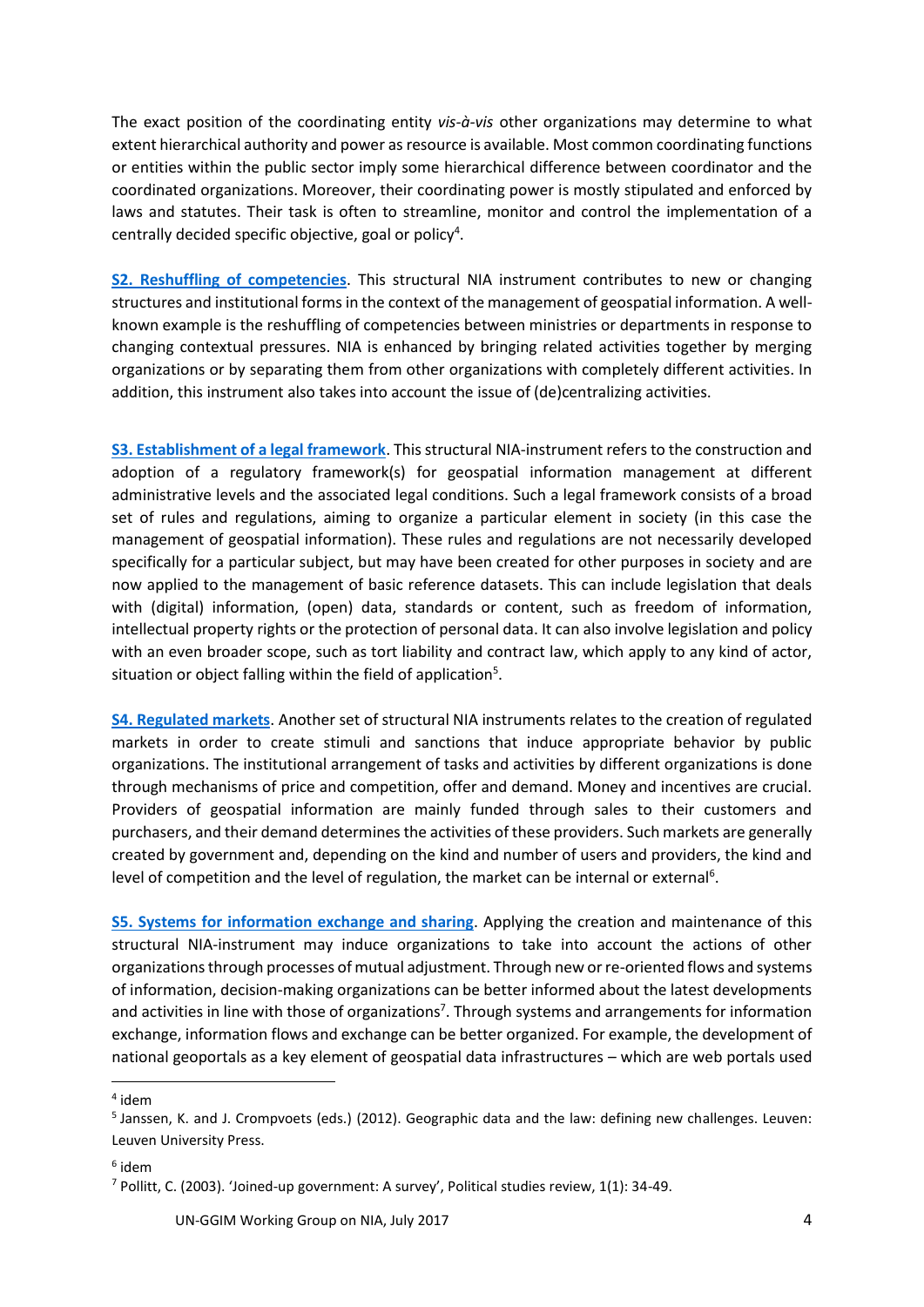to effectively find and access geospatial information and associated geospatial services (e.g. display, editing, analysis), are a good example of this instrument in the context of geospatial information management.<sup>8</sup> Information from various organizations can also be integrated in a government-wide information system, giving a strategic overview of government activities. The focus would be on both technical ICT systems as a basis for making information accessible as well as on the content of the information systems.

**S6. Entities for collective decision-making**. This structural NIA-instrument refers to entities that can make binding decisions<sup>9</sup> affecting multiple actors. Strategic decision-making boards are established consisting of senior officials of different organizations belonging to the policy domain of geospatial information management in order to collectively set out strategy and control the implementation of it. Such joint decision-making bodies enable joint planning and joint working more easily than weaker forms of cooperation.

**S7. Partnerships.** The most extreme form of cooperation is the creation of a partnership between two or more organizations leading to a common organization controlled by the different 'parent' organizations. This enables the achievement of which these organizations are collectively responsible for, or simply perform joint tasks. Applying this structural NIA-instrument obviously stimulates ownership and creativity, but also assumes substantial autonomy, a common vision, and sufficient goodwill and capacity at organizational level to make collaboration possible. Public partnership can take myriad forms, but can be broadly categorised into: government to government partnerships (G2G); government to business (G2B); and government to community or citizen (G2C).

#### **9. Managerial Instruments**

1

**M1. Strategic planning**. This management NIA-instrument refers to the existence, implementation status and political support of strategy plans regarding geospatial information management in which activities of public organizations are aligned to a system of interconnected levels of plans, objectives and targets. NIA is fostered by giving individual organizations clear objectives and targets within a framework of broader inter-organizational or even government-wide goals. These different levels of plans are linked to one another to avoid duplication, gaps and to enhance the pursuit of overarching goals. These plans are monitored and evaluated, after which plans can be adjusted and fine-tuned.

**M2. Financial management: input-oriented**. This is the first NIA-instrument related to financial management system encompassing processes and instruments of budgeting, accounting and auditing. The set of instruments may entail budgetary guidelines, framework letters. Expenditure review committees, bilateral negotiations and conflict resolution processes, budgetary advice at the centre, formats, systems and provisions for accounting and audits  $10^{-11}$ . The hierarchical, input-oriented

<sup>8</sup> Crompvoets, J. (2016). Geoportals. In: D. Richardson, N. Castree, M. Goodchild, W. Liu, A. Kobayashi, & R. Marston (Eds.), The International Encyclopedia of Geography: People, the Earth, Environment, and Technology. Hoboken, NJ: Wiley/Association of American Geographers.

<sup>9</sup> 6, P. (2004). 'Joined-up government in the Western world in comparative perspective: a preliminary literature review and exploration', Journal of Public Administration Research and Theory, 14, 103-38.

<sup>&</sup>lt;sup>10</sup> Organization for Economic Cooperation and Development (OECD) (1999). Integrating financial management and performance management, PUMA/SBO (99)4 Final.

<sup>&</sup>lt;sup>11</sup> Bouckaert, G, B.G. Peters & K. Verhoest (2010). The coordination of public sector organizations – Shifting patterns of public management. Palgrave Macmillan.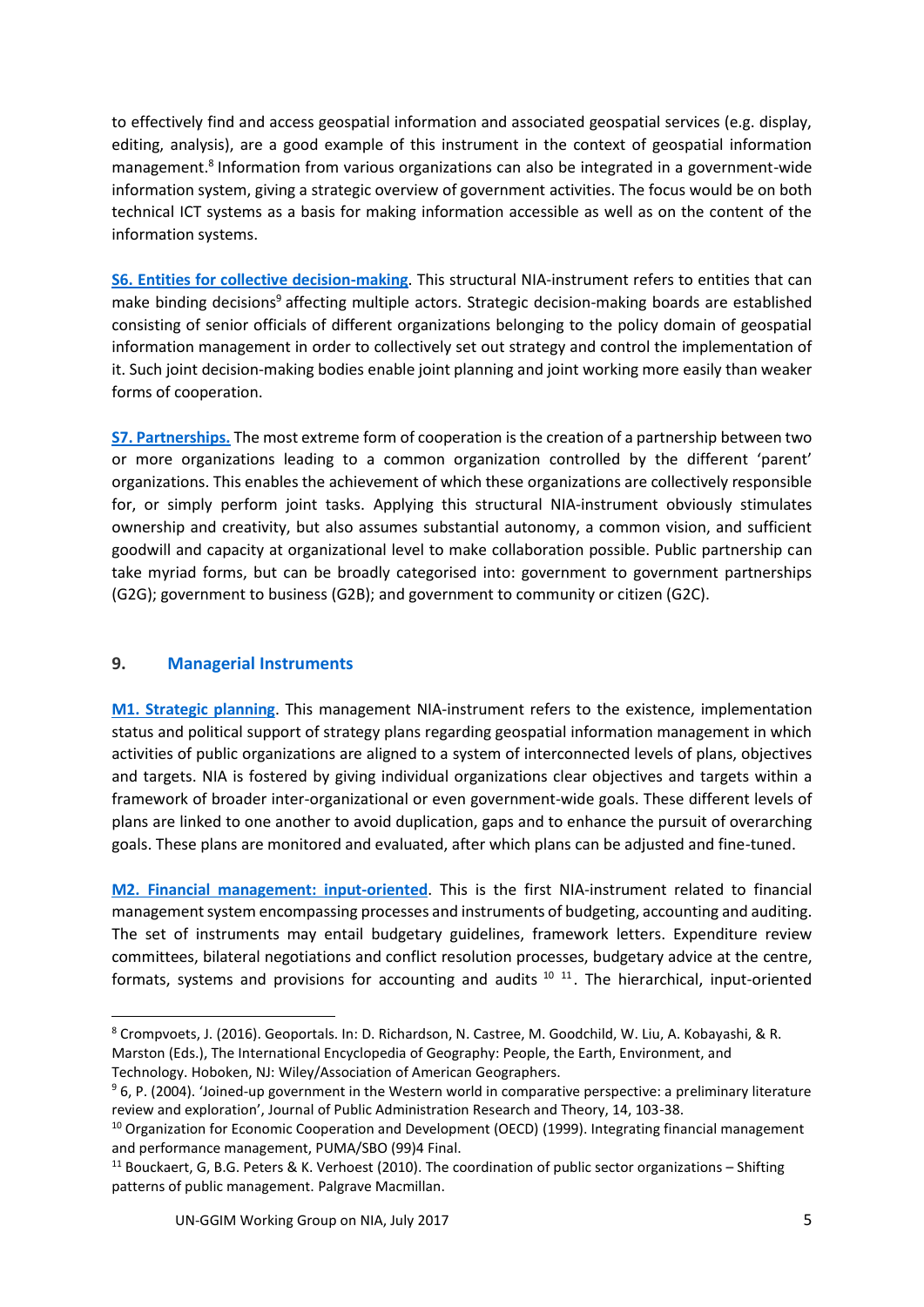budget process defines clearly what resources related to geospatial information management should be spent on, and in great detail. There is not much autonomy for organizations to spend the budget as they see fit. Making savings are expressed as a multilateral demand, to which all organizations should comply. Through the budget, policy priorities are set and communicated downwards.

**M3. Financial management: performance-oriented**. This second financial management NIAinstrument is result-oriented, with a heavy emphasis on organizational incentives for performance. The focus of the management system is on providing incentives to organizational units to improve their performance. The budget is linked to the expected or past performance (price times quantity: p\*Q) of the organizations, and financial sanctions in case of underperformance are possible. Such budgeting is a pre-condition of creating (quasi-)markets.

**M4. Financial management fostering joined up working and cooperation**. This third financial managerial instrument aims to join-up working and cooperation between public organizations. In such a perspective, the focus of the financial management system is on the consolidation of financial and performance information across organizations and policy fields. The emphasis is on information consolidation and exchange, new budget formats, geared towards horizontal policies (for example, outcome- or program-based budgets related to geospatial information management), as well as joined and exchangeable budgets in order to achieve cross-cutting objectives<sup>12 13 14</sup>. If organizational or individual incentives for collaboration are present in financial management systems, they are heavily geared towards joined-up activities and cooperation. Such financial management systems oriented towards collaboration will usually include great flexibilities for budget shifts between organizations and years, a limitation of input controls, as well as longer time-span.

**M5. Inter-organizational culture and knowledge management**. Another NIA-instrument relates more to human resources as an important resource. This managerial instrument aims to enhance institutional arrangements by fostering shared visions, values, norms and knowledge between organizations. As such, this set of NIA-instruments fosters the creation and growth of interorganizational networks <sup>15</sup> and hence is predominantly linked to the network mechanism to institutional arrangement. This could be achieved by means of the development of cross-cutting skills among staff; common education or common training; management development; mobility of staff between organizations; and the creation of systems for inter-organizational career management<sup>16</sup>. The introduction of behavioral and ethical codes for relevant staff members may be another vehicle for creating and cultivating such common values and norms.

**M6. Capacity building**. Capacity building or development is defined by United Nations Development Program as the process by which individuals, organizations, institutions and societies develop abilities to perform functions, solve problems and set and achieve objectives<sup>17</sup>. Applied to the geospatial information management context, this means establishing effective strategies for capacity

 $13$  6, P. (2004). 'Joined-up government in the Western world in comparative perspective: a preliminary literature review and exploration', Journal of Public Administration Research and Theory, 14, 103-38.

**.** 

<sup>12</sup> Pollitt, C. (2003). 'Joined-up government: A survey', Political studies review, 1(1): 34-49.

<sup>14</sup> Bouckaert, G, B.G. Peters & K. Verhoest (2010). The coordination of public sector organizations – Shifting patterns of public management. Palgrave Macmillan.

<sup>15</sup> Klijn, E.H. and J.F.M. Koppenjan (2000). 'Public management and policy networks: Foundations for a network approach to governance', Public Management, 2(2): 135-58

<sup>&</sup>lt;sup>16</sup> Pollitt, C. (2003). 'Joined-up government: A survey', Political studies review, 1(1): 34-49.

<sup>&</sup>lt;sup>17</sup> United Nations Development Programme, 2009. Capacity Development: A UNDP Primer, New York.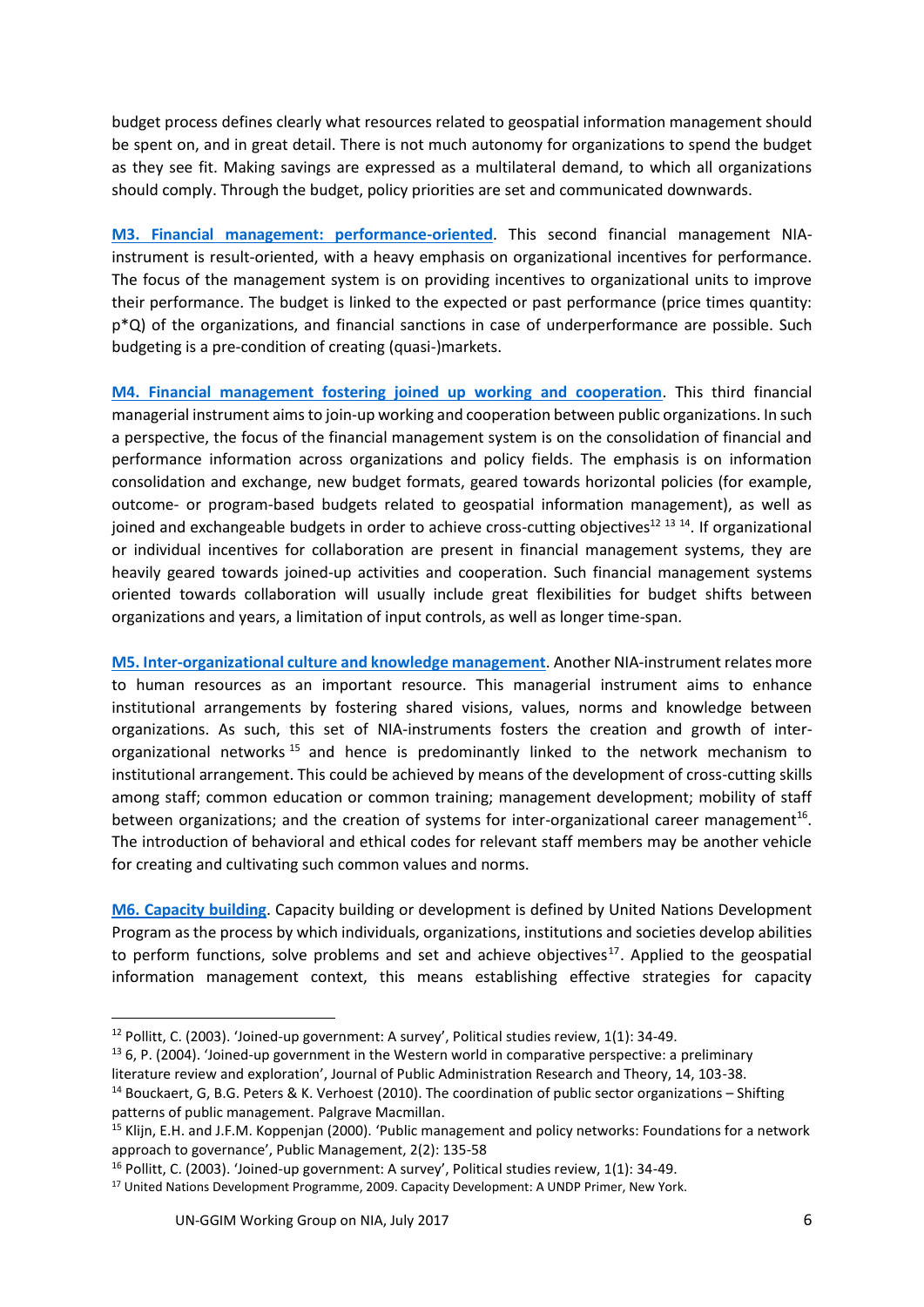assessment, development, and promoting geospatial advocacy and awareness. For example, the development of a competency framework to articulate the skillsets and knowledge required to function in the geospatial industry could serve as a basis for capacity assessment and development. Facilitating education and skills training at all levels, from building basic awareness to the development of specialist skills could help to ensure a sustainable pipeline of talent for the geospatial information workforce.

10. These NIA-instruments have been linked with the indicators previously developed by the NIA Working Group. Table 2. presents the relationship between NIA-instruments and indicators previously proposed by NIA Working Group. Some NIA-instruments directly link with specific NIA Working Group indicators. Some NIA Working Group indicators have less strong relationships with the NIAinstruments.

| <b>NIA-instruments</b>                                                                             |                  | <b>NIA Working Group indicators</b> |
|----------------------------------------------------------------------------------------------------|------------------|-------------------------------------|
| <b>Structural</b>                                                                                  | Strongly related | Weakly related                      |
| S1. Establishment of coordinating functions or entities<br>S2. Reshuffling division of competences | 35               | 16                                  |
| S3. Establishment of a legal framework<br>S4. Regulated markets                                    | 26, 27, 28       | 29, 30, 31, 36<br>13, 31            |
| S5. Systems for information exchange and sharing<br>S6. Entities for collective decision-making    | 17, 19, 20, 22   | 18, 21, 25, 42, 49<br>33, 34, 35    |
| S7. Partnerships                                                                                   | 9                | 2,37                                |
| <b>Managerial</b>                                                                                  |                  |                                     |
| M1. Strategic planning                                                                             | 32               |                                     |
| M2. Financial management: input-oriented                                                           | 8, 10            | 11, 14, 15                          |
| M3. Financial management: performance-oriented                                                     | 8, 12            | 10, 11                              |
| M4. Financial management: joined up working and cooperation                                        | 8, 15            | 4, 10, 11, 14                       |
| M5. Inter-organizational culture and knowledge management                                          | 39               |                                     |
| M6. Capacity building                                                                              |                  | 23, 24, 37, 43, 48                  |

Table 2. Link between NIA-instruments and proposed NIA Working Group indicators

11. The structural and managerial NIA instruments can be clustered into the underlying mechanisms allowing to guide the application of the key instruments for strengthening a specific NIAmechanism (see table 3)<sup>18</sup>. The instruments clustered can be considered as complementary to each other and it is up to the decision-maker (and policy makers) which one and/or how to apply.

Table 3. Clusters of NIA-instruments strongly based on work of Verhoest and Bouckaert (2005)

1

<sup>&</sup>lt;sup>18</sup> Verhoest, K., and G. Bouckaert (2005). 'Machinery of government and policy capacity: The effects of specialization and coordination', in M. Painter and J. Pierre (eds.) Policy capacity. Basingstoke: Palgrave.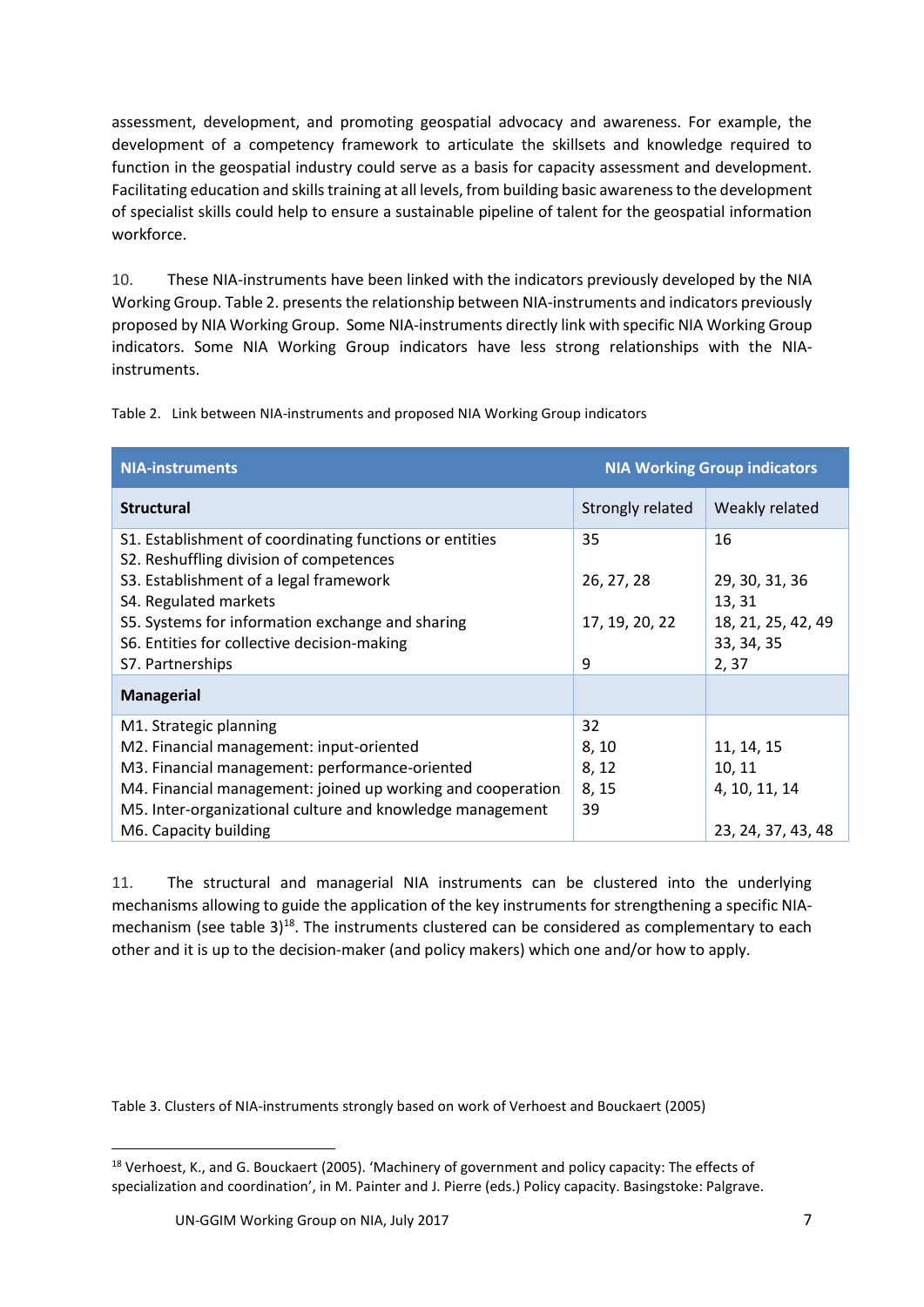| <b>Instruments</b> | <b>Hierarchy</b>                                                                                                                                  | <b>Market</b>                                                         | <b>Network</b>                                                                                                                                                                            |
|--------------------|---------------------------------------------------------------------------------------------------------------------------------------------------|-----------------------------------------------------------------------|-------------------------------------------------------------------------------------------------------------------------------------------------------------------------------------------|
| <b>Structural</b>  | S1. Establishment of<br>coordinating<br>functions or entities<br>S2. Reshuffling<br>division of<br>competencies<br>S3. Legal framework            | S4. Regulated<br>$\overline{\phantom{a}}$<br>markets                  | S5. Systems for<br>$\qquad \qquad \blacksquare$<br>information exchange and<br>sharing<br>S6. Entities for collective<br>decision-making<br>S7. Partnerships                              |
| <b>Managerial</b>  | M1. Strategic<br>$\overline{\phantom{a}}$<br>planning<br>M <sub>2</sub> . Financial<br>$\overline{\phantom{a}}$<br>management: input-<br>oriented | M <sub>3</sub> . Financial<br>management:<br>performance-<br>oriented | M4. Financial<br>management: joined up<br>working and cooperation<br>M5. Inter-organizational<br>$\overline{\phantom{a}}$<br>culture and knowledge<br>management<br>M6. Capacity building |

12. Being aware that no single universal NIA approach exists which will fit all Member States of the United Nations, it is important to note that some NIA-instruments may appear more relevant than others in a specific national context. It is up to the decision-makers (and policy makers) to decide which NIA-instrument is more relevant, feasible, efficient and/or effective.

To apply these NIA-instruments in the context of geospatial information management, to identify good practices of (national) institutional arrangements in Member States as well as to provide the general principles and guidelines, existing good practices in Member States are collected for each NIA-instrument. These are provided in the document "*Compendium of Good Practices*."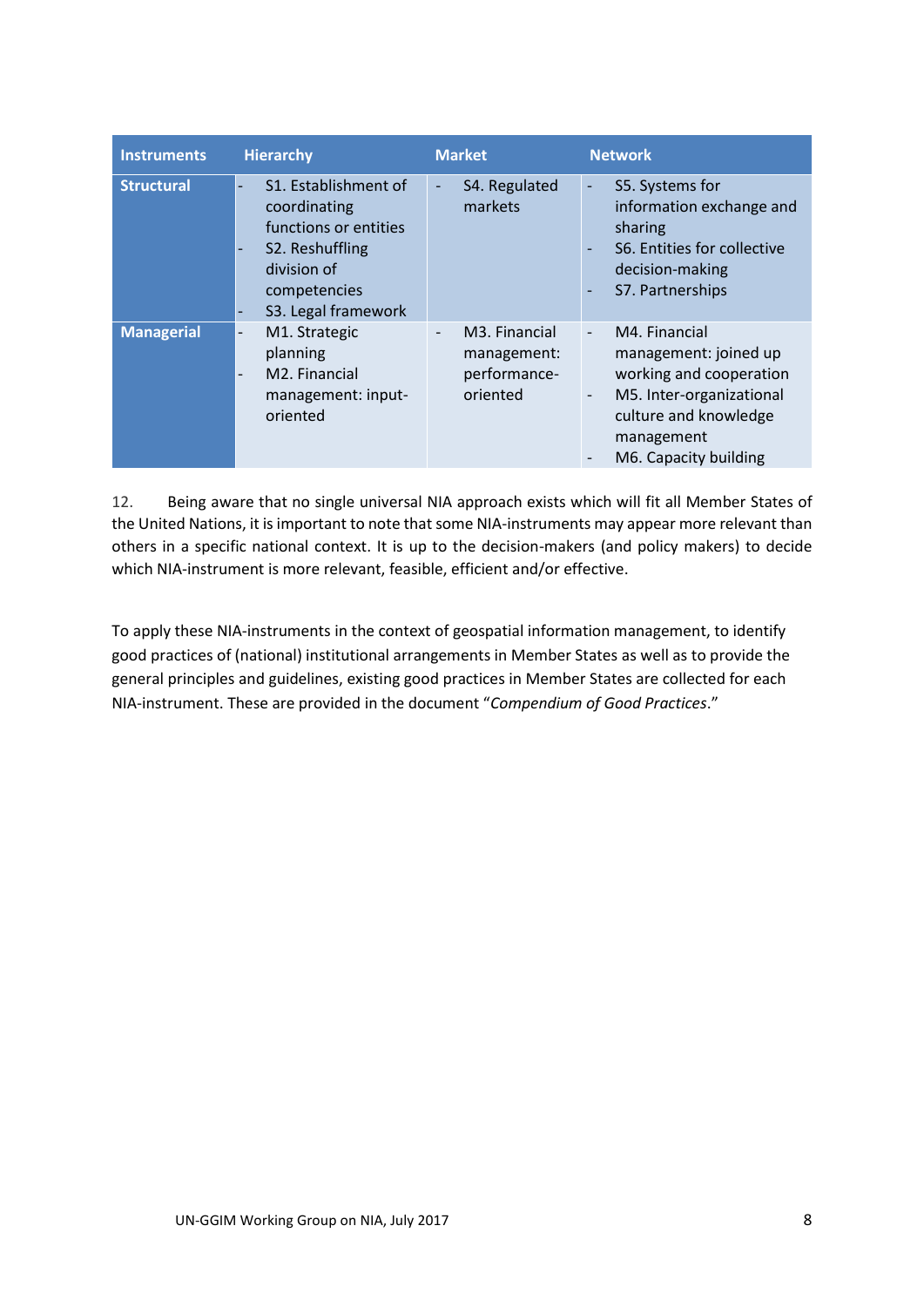### **Principles and Guidelines**

1. This section presents general principles and guidelines on NIAs for geospatial information management to be used by Member States based on the lessons learnt from the key examples of good practices of NIA-instruments presented in background document "Compendium of Good Practices." 2. In the context of WG-NIA, the following definitions for principles and guidelines are applicable:

- Principles are the fundamental beliefs that frame and structure the entire set of NIA instruments and what they seek to achieve.
- Guidelines are then specific directions on the implementation of each NIA instrument (or several NIA instruments, especially where overlaps occur).

3. The presented principles provide key concepts for assisting governments in dealing with the barriers and challenges in implementing the NIAs in the context of geospatial information management.

4. The presented principles are formulated using several key inputs. First, there is strong alignment with the UNGGIM's *Statement of Shared Guiding Principles for Geospatial Information Management*<sup>19</sup>. However, when viewed through the lens of the needs of NIAs, there are opportunities to refine and further add to these principles. Input derived from the results of the previous reports of WG-NIA, discussions with members of WG-NIA and experts in NIAs, internet browsing, and relevant academic and grey literature<sup>20</sup> have been pertinent. These inputs and the development process are shown in Figure 1.

Figure 1: Inputs into the development of the framework of principles and guidelines on national institutional arrangements.



5. The objectives of the principles are:

**.** 

<sup>19</sup> UN-GGIM Secretariat – Statistics Division (2015). The Statement of Shared Guiding Principles for Geospatial Information Management.

<sup>&</sup>lt;sup>20</sup> Examples of reviewed literature: Bouckaert, G., peters, B.G, and Verhoest, K. (2010). The Coordination of Public Sector Organizations – Shifting Patterns of Public Management. Palgrave MacMillan; Organisation for Economic Co-operation and Development (2007). OECD Principles and Guidelines for Access to Research Data from Public Finding. OECD; United Nations Development Program (2011). Chapter 8: Governance Principles, Institutional Capacity, and Quality. In: Towards Human Resilience: Sustaining MDG Progress in an Age of Economic Uncertainty.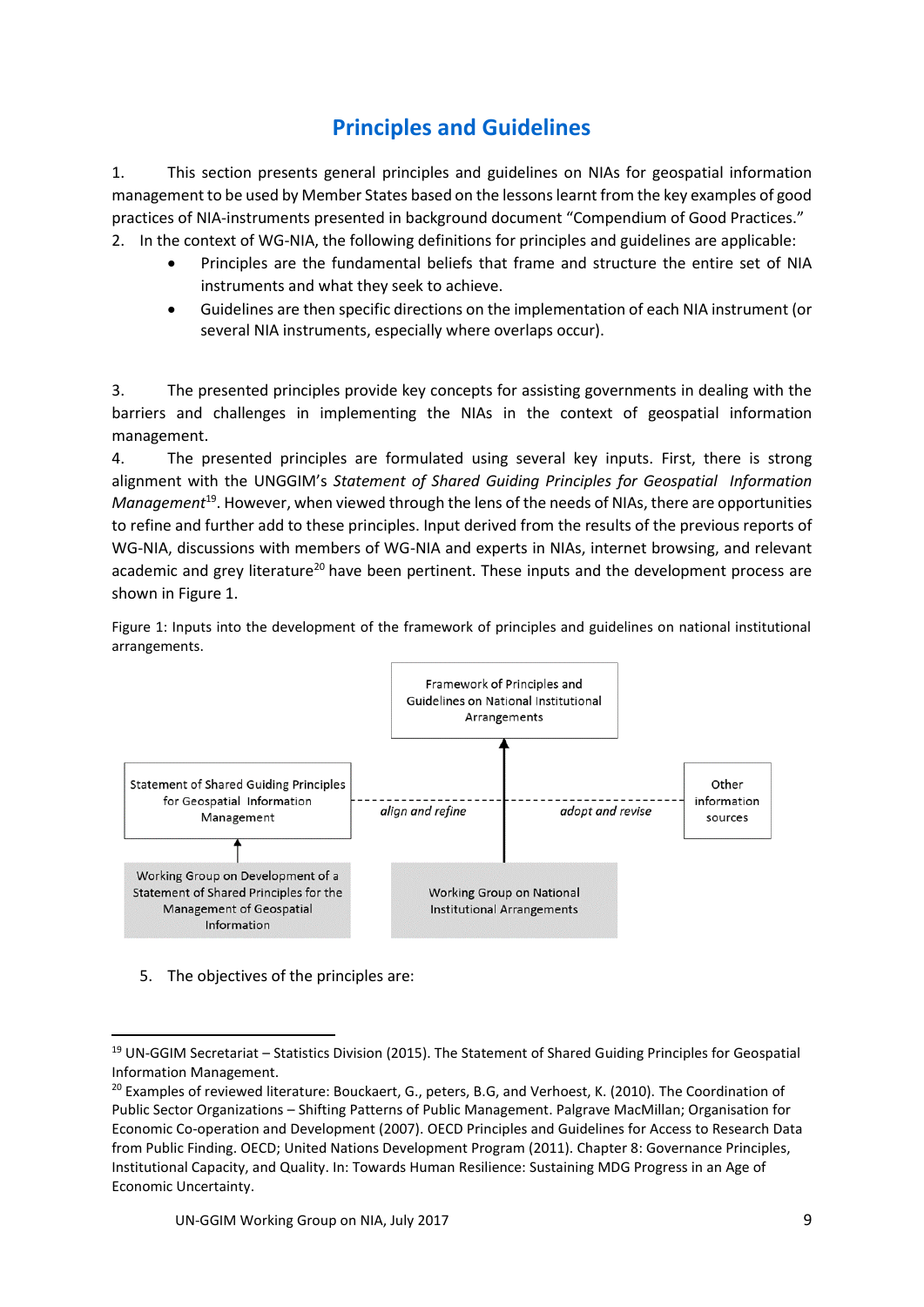- to highlight the need to consider NIA-regulations and coordinating practices in the formation of relevant Member States' policies and programs to underpin the generation of high quality geospatial information that meets Member States' criteria for evidencebased analysis and informed policy decision-making;
- to cultivate trust in the authoritativeness and reliability of public sector geospatial information;
- to direct the institutional frameworks that govern geospatial information organizations and ensure there is 1) commitment to its adoption and 2) understanding of its objectives at all political levels and by stakeholders in national authorities;
- to stimulate the exchange of good practices in NIAs in the context of geospatial information management; and
- to foster knowledge and cooperation within and among UN Member States predicated on a culture of openness and transparency.

6. The following principles are considered as applicable for NIAs in the context of UN-GGIM: Geospatial Advocacy, Coordination, Collaboration, Agility and Adaptiveness, Performance, Open Data, use of and adherence to geospatial standards, Adherence to law, Accountability, Transparency, Respect and confidentiality, Standards of Service, Expertise, Participation and Inclusion. Each principle will be briefly introduced.

#### **Principles**

- i. **Geospatial Advocacy**: is reinforced by steadfast advocates promoting the use of high quality geospatial information critical for evidence-based analysis and informed policy decision-making in support of sustainable development, economic growth, poverty eradication, peace and security, disaster risk reduction, and climate change adaption.
- ii. **Coordination:** enhance the voluntary or forced alignment of tasks and efforts of relevant geospatial information organizations within a national institutional setting.
- iii. **Collaboration:** encourage (inter)national collaborations among key geospatial information organizations fundamental to the facilitation of improvements in the development, management, use and exchange of geospatial information, as well as the integration of statistical data and other information, to create new knowledge and supply products and services meeting user needs.
- iv. **Agility and Adaptiveness**: address and take advantage of institutional, technological and other advancements in support of the development and delivery of products and services. This flexibility requires considering the rapid and often unpredictable changes in information technologies, geospatial information management approaches, financial resources, legal systems and cultures of each Member State. Specific national, social, economic, and regulatory implications need to be considered when organizations develop NIAs, and when governments develop policies to promote NIAs and review the implementations.
- v. **Performance:** improve the overall efficiency of geospatial information management to avoid the expensive and unnecessary duplication of data collection efforts, and to promote further costs effectiveness by describing good practices in geospatial information management. NIAs need to cover the development of new reward structures and the adaptation of existing ones, including recognition of geospatial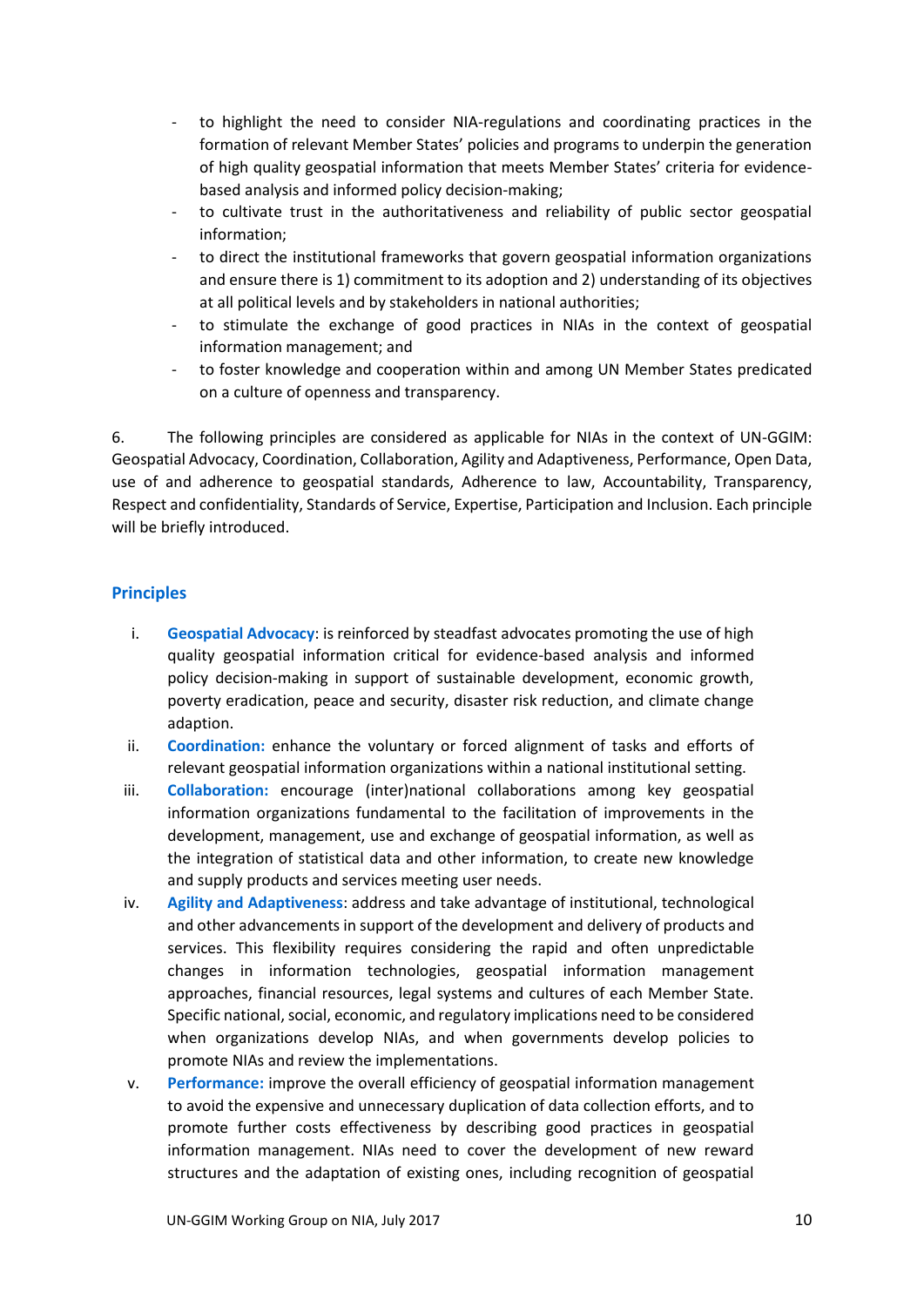information management activities in tenure and promotion review in order to address the possible problems of insufficient incentives for stakeholders or lessening efforts by geospatial data producers on relevant activities.

- vi. **Open Data:** where feasible adopt policies that maximize access to and use of open and unrestrictive geospatial information at the lowest possible cost for innovation, efficient and effective decision-making and a spatially enabled society. NIAs need to provide a suitable environment for allowing open access to geospatial information in an easy, timely, user-friendly way, and preferably via the Internet.
- vii. **Use of and adherence to geospatial standards**: embrace the development of, adherence to, and use of nationally and internationally recognized geospatial standards and interoperable geo-processing technologies. Utilization of standards and interoperable technologies will facilitate the effective and efficient creation, sharing, exchange and use of geospatial data, the open transfer of data among organizations, platforms and applications, and encourage innovation, reduce transaction costs, increase transparency, allow (inter)national compatibility and cooperation within the market place. In this interoperability context, NIAs need to cover to pay due attention to the relevant international geospatial standards. Member States and key institutions should cooperate with international organizations charged with developing new standards,
- viii. **Adherence to law:** observe laws, regulations and administrative practices of the Member States, within which they operate, as well as international laws and conventions, avoid conflict of interest and make stakeholders aware of those laws and conventions, which govern and are related to operations. The national security as well as intellectual property of geospatial data creators and providers are to be acknowledged and protected. The NIAs should facilitate, institutionalize and respect the legal rights and legitimate interest of all relevant stakeholders.
- ix. **Accountability:** facilitate trust amongst geospatial data creators, providers and users, create a clear understanding of geospatial data through the publication of metadata, including information on ownership and intellectual property rights, access and usage conditions and technical specifications (in particular currency, data models, quality and accuracy definitions). This will support informed and fit for purpose use and interpretation of geospatial data. Data creators and providers are responsible for compliance to the specifications of geospatial datasets made available for consumption and use. NIAs need to tackle this data accountability issue and allocate responsible institutions.
- x. **Transparency:** identify sources and the processes that are used to create and provide official geospatial data. Information on geospatial data-producing organizations, documentation on the geospatial data (metadata) as well as processes and specifications of conditions attached to the use of these data needs to be available in a transparent way, ideally through the Internet.
- xi. **Respect and confidentiality**: exhibit high levels of responsibility and consideration to stakeholders in the execution of daily operations. Particular care is to be exercised to protect the confidentiality of geospatial information that may adversely impact an individual, community and/or Member State. Personal data is to be especially respected and protected. NIAs should promote explicit, formal practices such as the development of rules and regulations, regarding the responsibilities of the various parties involved in the geospatial information management activities. These practices could pertain to authorship, producer credits, ownership, dissemination, usage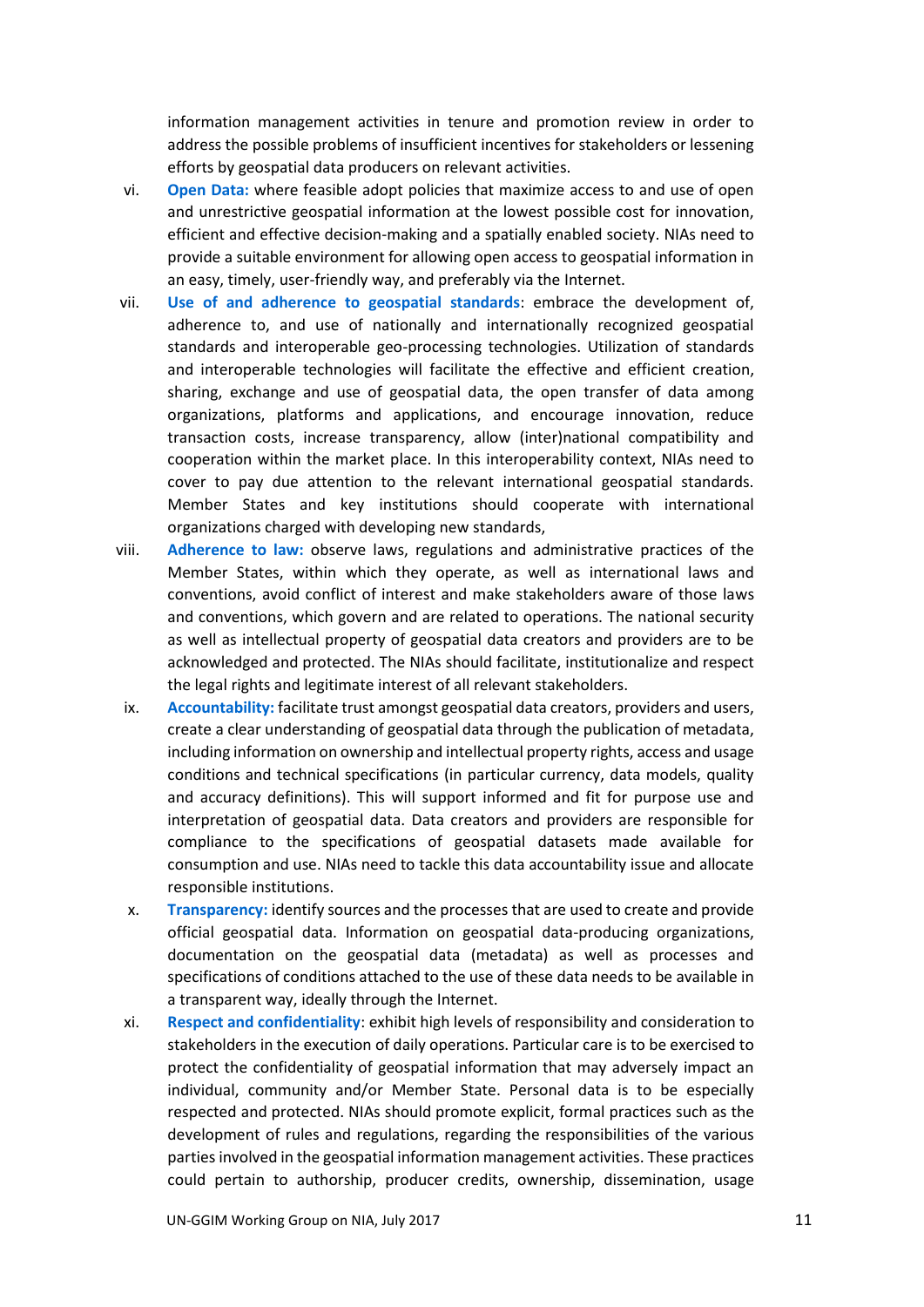restrictions, financial arrangements, ethical rules, licensing terms, liability, and sustainable archiving. Specific attention needs to be devoted to supporting the use of techniques to guarantee the integrity and security of geospatial information.

- xii. **Standards of Service**: employ good practices of NIAs and solutions, and pursue excellence in the delivery of geospatial data and services. Appropriate access, fairness and equity are to be accorded to all stakeholders. Equality addresses power inequalities (be they political, economic, legal, or cultural) and requires the extension of development gains to the most excluded groups and individuals. Institutions that ensure non-discrimination and equality can mitigate the burden of possible geospatial information management actions on the most vulnerable.
- xiii. **Expertise:** institutionalize to arrange value of national expertise in geospatial information knowledge and expertise in order to, where appropriate, comment on and validate the quality of geospatial datasets covering national territory, seeking their overall consistency, in order to advise on matters of application, interpretation and use of geospatial information. The associated NIAs need to be based on the relevant professional standards and values embodied in the codes of conduct of the communities involved.
- xiv. **Participation and Inclusion:** empower through representation in government and through other (e.g. administrative and local) mechanisms facilitating free, active and meaningful participation in decision-making processes making use of geospatial information. Meaningful and free participation of citizens and stakeholders in decision-making processes could contribute to the overall adaptability and stability of institutions and promotes innovative policy dialogues.

#### **Guidelines**

7. The presented guidelines are more specific to NIAs. Governments can use them as specific directions on the implementation of instruments to strengthen the national institutionalization of geospatial information management of their country. These directions as guidelines refer to the implementation of instruments that can be either structural or managerial. Institutional arrangements may be realized by creating new or changing existing structures or management forms within the government.

8. The guidelines can directly be linked to the implementation of the seven structural instruments in the context of NIA, which are: S1. Establishment of coordinating functions and entities; S2. Reshuffling division of Competencies; S3. Establishment of a legal framework; S4. Regulated markets; S5. Systems for information exchange and sharing; S6. Entities for collective decision-making; and S7. Partnerships, or linked to the implementation of the six managerial instruments: M1. Strategic planning; M2. Financial management: input-oriented; M3. Financial management: performanceoriented; M4. Financial management fostering joined up working and cooperation; M5. Interorganizational culture and knowledge management, and M6. Capacity building.

9. Most of principles mentioned above (page 10) can be directly linked to the implementation of the NIA-instruments. Table 4 clearly presents the relevance of the principles for the implementation of the NIA-instruments; "**X**" means very relevant and "x" means relevant. The table illustrates the very strong link between the principles and NIA-instruments. NIA-instruments S1., S3., S5., M1., M5. and M6. apply all the principles, in particular for S3., S5., M1. and M5. are the principles very relevant.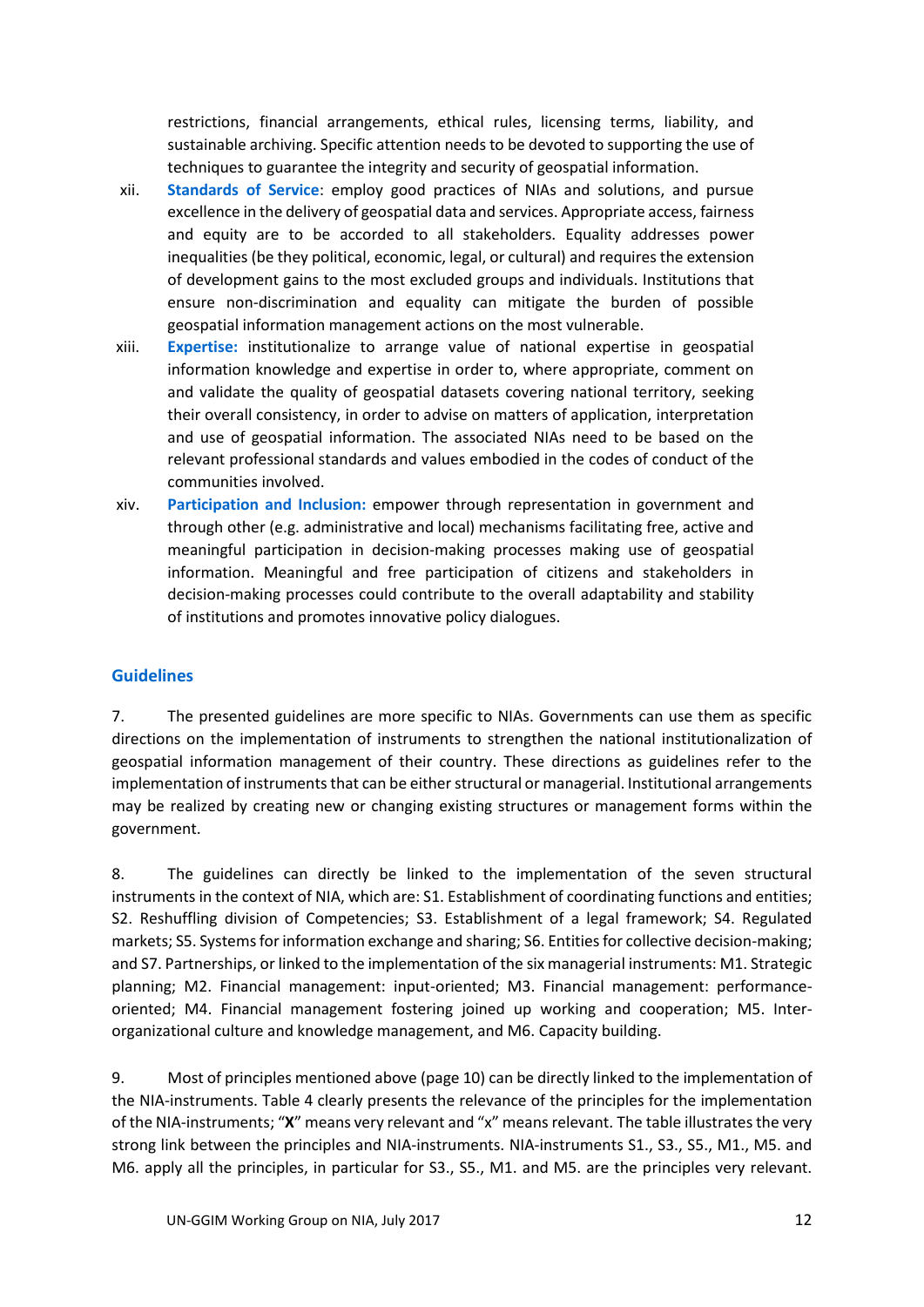Principle "Geospatial Advocacy" is very relevant for all thirteen NIA-instruments. Most principles are relevant for the implementation of all NIA-instruments – in particular principles "Collaboration", "Accountability", "Transparency" and "Standards of Service" are very relevant for several NIAinstruments. Although not relevant for all the NIA-instruments, principle Open Data appears to be very relevant for several NIA-instruments.

| <b>Principles</b>              | <b>NIA-instruments</b>    |                |                |                           |                |                           |              |                           |                |                |                           |                |                           |
|--------------------------------|---------------------------|----------------|----------------|---------------------------|----------------|---------------------------|--------------|---------------------------|----------------|----------------|---------------------------|----------------|---------------------------|
|                                | S <sub>1</sub>            | S <sub>2</sub> | S <sub>3</sub> | S4                        | S <sub>5</sub> | S <sub>6</sub>            | S7           | M <sub>1</sub>            | M <sub>2</sub> | M <sub>3</sub> | M4                        | M <sub>5</sub> | M <sub>6</sub>            |
| <b>Geospatial Advocacy</b>     | X                         | X              | X              | X                         | X              | X                         | X            | X                         | X              | X              | X                         | X              | Χ                         |
| <b>Coordination</b>            | X                         | X              | X              | X                         | x              | $\boldsymbol{\mathsf{x}}$ | X            | $\boldsymbol{\mathsf{x}}$ | X              | $\mathsf{x}$   | X                         | X              | X                         |
| <b>Collaboration</b>           | X                         | x              | x              | x                         | Χ              | X                         | X            | X                         | x              | x              | X                         | X              | X                         |
| <b>Agility/Adaptiveness</b>    | $\mathsf{x}$              | X              | X              | X                         | X              | $\boldsymbol{\mathsf{x}}$ | $\mathsf{x}$ | X                         | X              | X              | X                         | X              | X                         |
| Performance                    | X                         | X              | X              | X                         | x              | x                         | x            | X                         | X              | X              | X                         | x              | X                         |
| <b>Open Data</b>               | $\mathsf{x}$              |                | X              | $\boldsymbol{X}$          | X              |                           |              | X                         |                |                |                           | X              | $\boldsymbol{\mathsf{x}}$ |
| geospatial standards           | X                         |                | X              | x                         | X              |                           | x            | X                         |                |                | X                         | x              | X                         |
| <b>Adherence to law</b>        | $\mathsf{x}$              | $\mathsf{x}$   | X              | X                         | X              | $\boldsymbol{\mathsf{x}}$ | X            | X                         | $\mathsf{x}$   |                |                           | X              | X                         |
| Accountability                 | X                         |                | X              | X                         | X              | X                         | x            | X                         | X              | x              | X                         | x              | x                         |
| <b>Transparency</b>            | $\mathsf{x}$              | X              | X              | X                         | X              | $\boldsymbol{\mathsf{x}}$ | X            | X                         | X              | $\mathsf{x}$   | $\mathsf{x}$              | X              | $\boldsymbol{\mathsf{x}}$ |
| <b>Respect/Confidentiality</b> | X                         | X              | X              | X                         | x              | X                         | x            | X                         | x              | x              | X                         | X              | X                         |
| <b>Standards of Service</b>    | $\mathsf{x}$              | X              | X              | $\boldsymbol{\mathsf{x}}$ | X              | $\boldsymbol{\mathsf{x}}$ | $\mathsf{x}$ | $\boldsymbol{\mathsf{x}}$ | X              | $\mathsf{x}$   | X                         | X              | $\boldsymbol{\mathsf{x}}$ |
| <b>Expertise</b>               | X                         | x              | x              | x                         | x              | X                         | x            | X                         | x              | x              | X                         | X              | X                         |
| Participation/Inclusion        | $\boldsymbol{\mathsf{x}}$ |                | X              |                           | X              | X                         | $\mathsf{x}$ | X                         | X              |                | $\boldsymbol{\mathsf{x}}$ | X              | $\boldsymbol{\mathsf{x}}$ |

Table 4. Relevance of the NIA-principles for the implementation of the NIA-instruments.

Legend: "**X**" means very relevant and "x" means relevant.

10. Table 4 indicates that NIA-Instruments S3. Legal Framework, M1. Strategic Planning, S5. Systems for information exchange and sharing, and M5. Inter-organizational culture and knowledge management needs the most attention when implementing the NIA-instruments in the context of UN-GGIM. Serious attention needs also to be given to NIA-instruments S1. Establishment of coordinating functions and entities, S4. Market regulation, and M6 Capacity building.

11. On the basis of the examples as presented "*The Compendium of Good Practices*", lessons for each NIA instrument were elicited, as indicated in Table 5. These "lessons on what to do" can be considered as guidelines as they provide directions on the implementation of the instruments.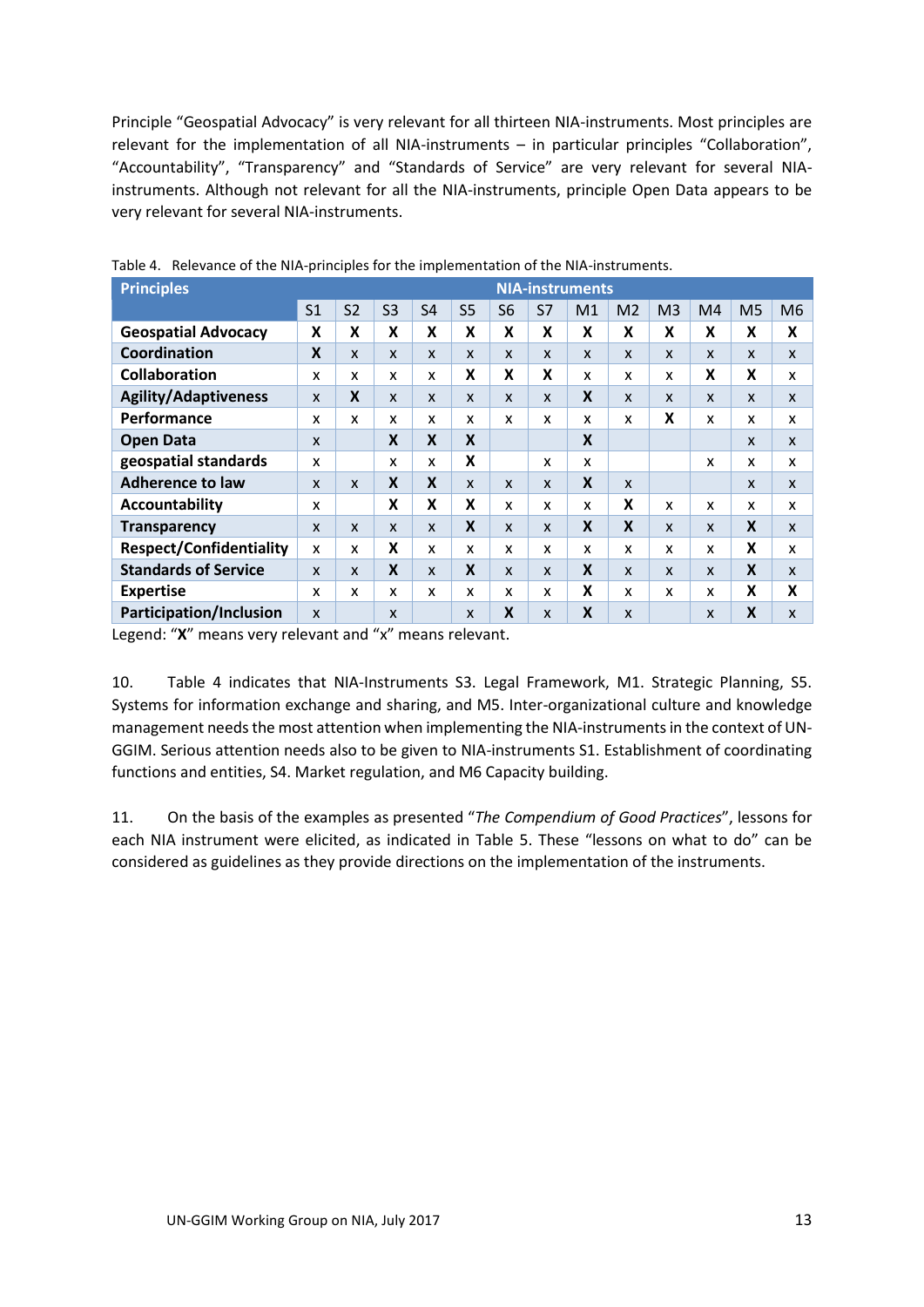| <b>NIA-Instrument</b>                                 | <b>Country</b>                                                                                  | <b>Title</b>                                                                                               | Lessons on what to do                                                                                                                                                                                                                                                   |  |  |  |  |
|-------------------------------------------------------|-------------------------------------------------------------------------------------------------|------------------------------------------------------------------------------------------------------------|-------------------------------------------------------------------------------------------------------------------------------------------------------------------------------------------------------------------------------------------------------------------------|--|--|--|--|
| S1. Establishment of<br>coordinating<br>functions and | Mexico                                                                                          | Coordination of the National<br>Information System Statistical and<br>Geographic                           | • Legislation forces the establishment of cooperation links that contribute to<br>institutional coordination, and structures the required policies, plans and<br>strategies It also represents endorsement at the highest level of government,                          |  |  |  |  |
| entities                                              | New Zealand                                                                                     | A Clear Geospatial Governance<br>Framework                                                                 | which cultivates the legitimacy changes required for coordination.<br>• Establish a strong governance structure with clear allocated roles, tasks, and                                                                                                                  |  |  |  |  |
|                                                       | Panama                                                                                          | Coordinating structure of the National<br>Spatial Data Infrastructure of Panama                            | responsibilities of the participants as well as financial resources for the<br>participants.                                                                                                                                                                            |  |  |  |  |
|                                                       | Spain                                                                                           | <b>SIGPAC Coordination Board</b>                                                                           | • Clear and visible leadership through a clear 'problem owner' provides a focal<br>point for engagement with stakeholders - the external face of the consequence<br>of coordination. This also ensures that coordination is enforced.                                   |  |  |  |  |
| <b>S2. Reshuffling</b><br>division of                 | Belgium                                                                                         | Reshuffling of agencies in the Belgian<br>region of Flanders                                               | • Establishment of a strong governance structure with clear allocated roles,<br>responsibilities, and tasks of the participants.                                                                                                                                        |  |  |  |  |
| competencies                                          | Czech Republic                                                                                  | Governmental role clarification and the<br>development of an SDI Coordination<br>Structure                 | • Addressing the issues related to agility and adaptiveness and take advantage of<br>institutional, technological and other advancements in support of the<br>development and delivery of relevant data, products and services                                          |  |  |  |  |
|                                                       | Portugal                                                                                        | Reshuffling division of competences in<br>the Portuguese Spatial Data<br>Infrastructure within the broader | • Invest in good practices demonstrating the added-value of reshuffling the<br>division of competences.                                                                                                                                                                 |  |  |  |  |
|                                                       |                                                                                                 | governmental reform context                                                                                | • Exploring the integration of geospatial information management competences<br>into a larger e-government framework that involves the exchange of digital<br>(geo-)information, authentic sources, interoperability, service integration and<br>user focused services. |  |  |  |  |
|                                                       |                                                                                                 |                                                                                                            | • The reshuffling division of competences need to be backed up in national<br>legislation and/or part of a national policy program.                                                                                                                                     |  |  |  |  |
| S3. Establishment of<br>a legal framework             | Legal Framework of the National<br>Mexico<br>Information System for Statistics and<br>Geography |                                                                                                            | Legislation should consider strategic objectives<br>(e.g.<br>sustainable<br>$\bullet$<br>development), desired operational functions, existing vertical and horizontal<br>relationships between government organizations and how this might need to                     |  |  |  |  |
|                                                       | The<br>Netherlands                                                                              | Integrated legal framework concerning<br>planning and the environment                                      | change, and whether regulatory efficiencies can be gained to improve the<br>efficiency and effectiveness of policy-making (e.g. a consolidated legal                                                                                                                    |  |  |  |  |
|                                                       | Russia                                                                                          | Law on geodesy, cartography and spatial<br>data                                                            | framework).<br>Issues related to open data, national security, intellectual property rights,<br>accountability, confidentiality, fairness and equity need somehow be included<br>in the legal framework.                                                                |  |  |  |  |

#### Table 5. Overview of the lessons on what to do for each NIA-instrument type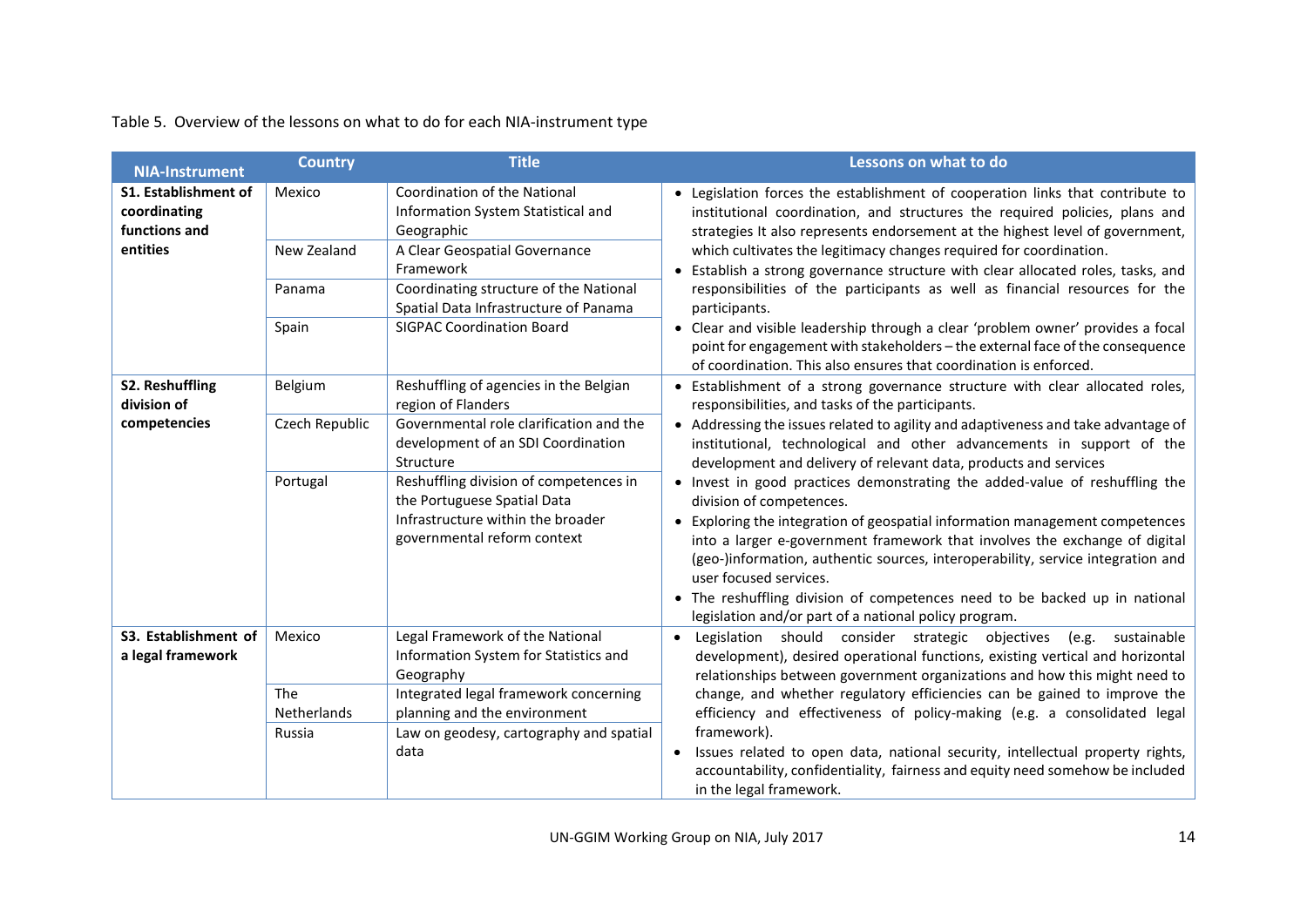| <b>NIA-Instrument</b> | <b>Country</b> | <b>Title</b>                                       | Lessons on what to do                                                                                                                   |  |  |  |  |
|-----------------------|----------------|----------------------------------------------------|-----------------------------------------------------------------------------------------------------------------------------------------|--|--|--|--|
|                       |                |                                                    |                                                                                                                                         |  |  |  |  |
| <b>S4. Regulated</b>  | Denmark        | <b>Open Standard Licensing</b>                     | • Apply Creative Commons licenses as open standard licenses allowing providers                                                          |  |  |  |  |
| markets               | Rwanda         | Rwanda Open Data Policy                            | of public sector (geospatial) data to publish their data without the need to                                                            |  |  |  |  |
| <b>S4. Regulated</b>  | United Kingdom | Open data platform data.gov.uk                     | develop and update custom licenses.                                                                                                     |  |  |  |  |
| markets + S5.         |                |                                                    | • Set up strong open data policies embedded in national legislation with                                                                |  |  |  |  |
| System for            |                |                                                    | references to issues related to leadership, accountability, transparency,                                                               |  |  |  |  |
| information           |                |                                                    | sustainable financing.                                                                                                                  |  |  |  |  |
| exchange and          |                |                                                    | • Have a consistent pricing policy regarding the use of geospatial data and                                                             |  |  |  |  |
| sharing               |                |                                                    | services.                                                                                                                               |  |  |  |  |
| S5. Systems for       | Canada         | <b>Federal Geospatial Platform</b>                 | • Easing systems usability should be prioritized e.g. provision of a range of                                                           |  |  |  |  |
| information           | Ecuador        | Spatial data infrastructure facilitating           | query/analysis tools, provision of guides and a user forum,, etc.                                                                       |  |  |  |  |
| exchange and          |                | emergency response in case of                      | • Strengthen collaborations among key geospatial information organizations in                                                           |  |  |  |  |
| sharing               |                | earthquakes                                        | order to supply data, products and services meeting user needs                                                                          |  |  |  |  |
|                       | France         | National geoportal of the French<br>administration | • Transparent and updated assessment of the usage of the systems e.g. provision                                                         |  |  |  |  |
|                       | Indonesia      | Coordinating Data Sharing Through                  | of usage statistics in a meaningful way, system 'openness', etc.<br>· Adopt and implement an open data license framework (e.g. Creative |  |  |  |  |
|                       |                | Indonesia's National Geospatial                    | Commons) as this will massively stimulate re-use and value-add of the data.                                                             |  |  |  |  |
|                       |                | <b>Information Networks</b>                        | • Any information sharing system should be spearheaded by national                                                                      |  |  |  |  |
|                       | Kenya          | National land information management               | commitment - e.g. see S1-S3.                                                                                                            |  |  |  |  |
|                       |                | system                                             | • Adopt internationally recognized geospatial standards as the utilization of                                                           |  |  |  |  |
|                       | Mexico         | Digital Map of Mexico                              | these standards will facilitate the effective and efficient exchange, sharing and                                                       |  |  |  |  |
|                       | Morocco        | Development of governmental                        | use of geospatial information.                                                                                                          |  |  |  |  |
|                       |                | geoportals                                         | • Understand that these systems are not just data infrastructures but also                                                              |  |  |  |  |
|                       | New Zealand    | <b>LINZ Data Service</b>                           | operate as communication channels between data suppliers and users (not just                                                            |  |  |  |  |
|                       | of<br>Republic | Integrated Approach Towards Data                   | between government agencies, but also between government and citizens).                                                                 |  |  |  |  |
|                       | Korea          | Sharing through NIIS                               |                                                                                                                                         |  |  |  |  |
|                       | Rwanda         | SpIDeRR: Spatial Information and Data              |                                                                                                                                         |  |  |  |  |
|                       |                | Portal for Disaster Risk Reduction                 |                                                                                                                                         |  |  |  |  |
|                       | Singapore      | Sharing Data, Delivering Services and              |                                                                                                                                         |  |  |  |  |
|                       |                | <b>Building Communities in GeoPlatforms</b>        |                                                                                                                                         |  |  |  |  |
|                       | Spain          | Cadastral Electronic Site (SEC)                    |                                                                                                                                         |  |  |  |  |
|                       | Fiji           | Fiji Geospatial Information Council                |                                                                                                                                         |  |  |  |  |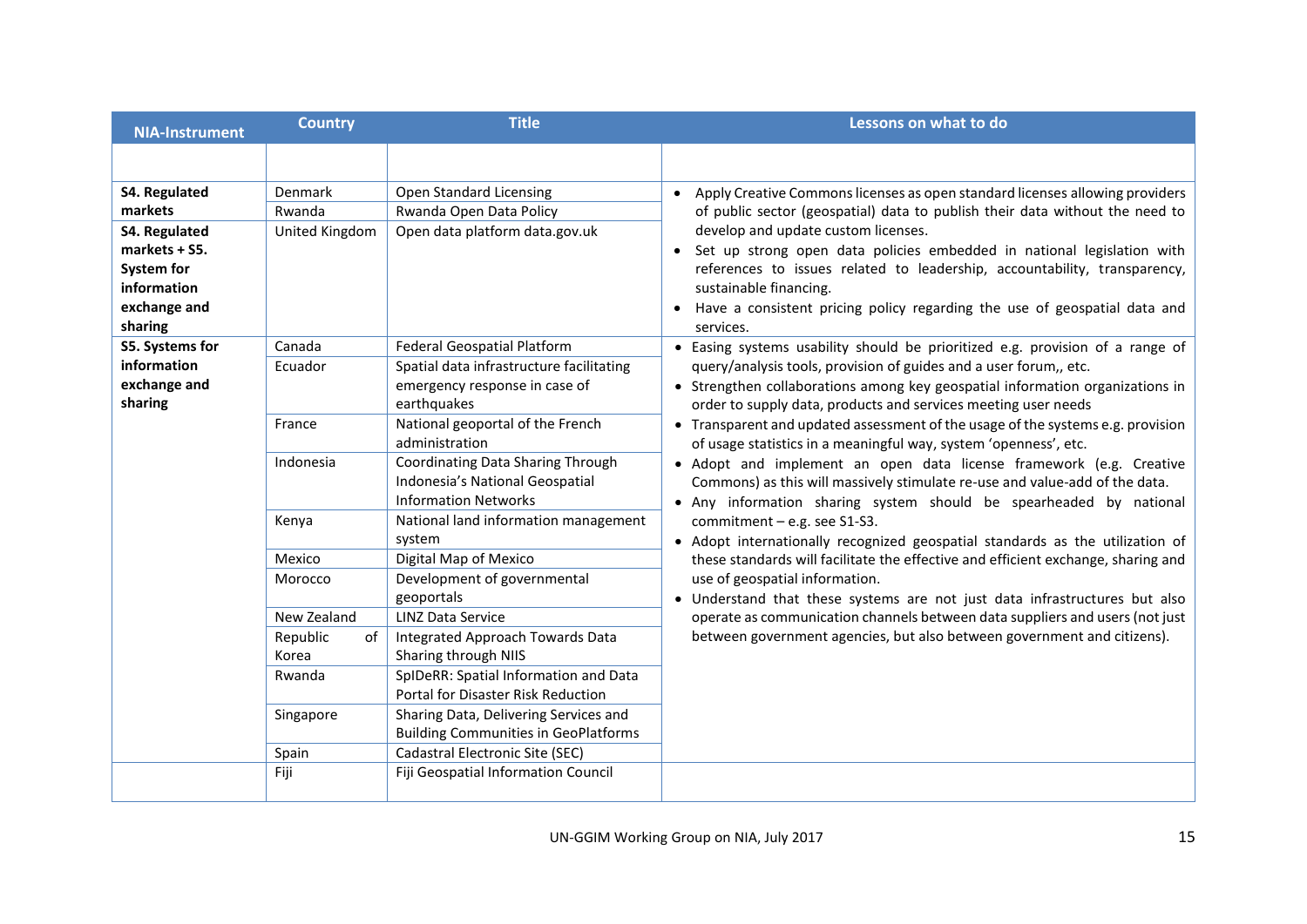| <b>NIA-Instrument</b>                                                                                                                                                                                                                                                                                                                                  | <b>Country</b>        | <b>Title</b>                                                                                                                                                                              | Lessons on what to do                                                                                                                                                                                                                                                                                                                                                                                                                                                                                                                                                                                                                                                                                                                          |
|--------------------------------------------------------------------------------------------------------------------------------------------------------------------------------------------------------------------------------------------------------------------------------------------------------------------------------------------------------|-----------------------|-------------------------------------------------------------------------------------------------------------------------------------------------------------------------------------------|------------------------------------------------------------------------------------------------------------------------------------------------------------------------------------------------------------------------------------------------------------------------------------------------------------------------------------------------------------------------------------------------------------------------------------------------------------------------------------------------------------------------------------------------------------------------------------------------------------------------------------------------------------------------------------------------------------------------------------------------|
| <b>S6. Entities for</b><br>collective decision-<br>making                                                                                                                                                                                                                                                                                              | Singapore<br>Slovenia | Joint decision-making committee with<br>multiple Government agencies to drive<br>geospatial development<br>Slovenian coordination mechanism for<br>infrastructure for spatial information | • Such an entity is often aimed at developing strategies to operationalize<br>coordination of geospatial information across whole-of-government.<br>Therefore, the scope of such an entity should cover both technical and non-<br>technical aspects of the adoption of geospatial information and technology<br>adoption and use.<br>Support the encouragement of national collaborations among key geospatial<br>$\bullet$<br>information organizations fundamental to the facilitation of improvements in<br>the development, management, use and exchange of geospatial information,<br>as well as the integration of statistical data and other information<br>Involve participation (of representatives) of citizens and stakeholders in |
|                                                                                                                                                                                                                                                                                                                                                        |                       |                                                                                                                                                                                           | decision-making processes as this could contribute to the overall adaptability<br>and stability of institutions and promotes innovative policy dialogues.                                                                                                                                                                                                                                                                                                                                                                                                                                                                                                                                                                                      |
| S7. Partnerships<br><b>Building National Datasets Through</b><br>Australia<br>Intergovernmental Partnerships in<br>PSMA Australia Limited<br>Canada<br><b>Educational Network (COMREN)</b><br><b>GSI Maps Partner Network</b><br>Japan<br>Mexico<br>signed by INEGI<br>Public Agreements of the Spanish<br>Spain<br>National Plan for Land Observation |                       | • Partnerships often related to private sector, academia and/or other non-<br>government sectors.<br>• Partnerships can be national, supra-national or international, as befitting the    |                                                                                                                                                                                                                                                                                                                                                                                                                                                                                                                                                                                                                                                                                                                                                |
|                                                                                                                                                                                                                                                                                                                                                        |                       | Canadian Ocean Mapping Research and                                                                                                                                                       | strategic objective around collaboration.<br>• Objectives for partnerships should be clear and transparent, and if possible, set                                                                                                                                                                                                                                                                                                                                                                                                                                                                                                                                                                                                               |
|                                                                                                                                                                                                                                                                                                                                                        |                       |                                                                                                                                                                                           | by an entity such as S6.                                                                                                                                                                                                                                                                                                                                                                                                                                                                                                                                                                                                                                                                                                                       |
|                                                                                                                                                                                                                                                                                                                                                        |                       | National and international arrangement                                                                                                                                                    | • Focus on the strength of the whole of the partnership outweighing the sum of<br>the individual parts.                                                                                                                                                                                                                                                                                                                                                                                                                                                                                                                                                                                                                                        |
|                                                                                                                                                                                                                                                                                                                                                        |                       | (PNOT)                                                                                                                                                                                    |                                                                                                                                                                                                                                                                                                                                                                                                                                                                                                                                                                                                                                                                                                                                                |
|                                                                                                                                                                                                                                                                                                                                                        | Sweden                | Data sharing model - The Swedish<br><b>Geodata Cooperation Agreement</b>                                                                                                                  |                                                                                                                                                                                                                                                                                                                                                                                                                                                                                                                                                                                                                                                                                                                                                |
| Combined S1.-S2.-<br>S3.                                                                                                                                                                                                                                                                                                                               | Ghana                 | Land administration project and<br>subsequent reforms of the National<br><b>Institutional Arrangements</b>                                                                                | As per above for S1, S2 and S3.                                                                                                                                                                                                                                                                                                                                                                                                                                                                                                                                                                                                                                                                                                                |
| M1. Strategic<br><b>Planning</b>                                                                                                                                                                                                                                                                                                                       | Australia             | The Consultative Approach of Australia's<br>2026 Spatial Industry Transformation<br>and Growth Agenda                                                                                     | • Strategic planning should consider several time horizons, and therefore build<br>in flexibility to be responsive to changes that will inevitably occur during<br>implementation phases.                                                                                                                                                                                                                                                                                                                                                                                                                                                                                                                                                      |
|                                                                                                                                                                                                                                                                                                                                                        | <b>Brazil</b>         | Action Plan for the Implementation of<br><b>INDE</b>                                                                                                                                      |                                                                                                                                                                                                                                                                                                                                                                                                                                                                                                                                                                                                                                                                                                                                                |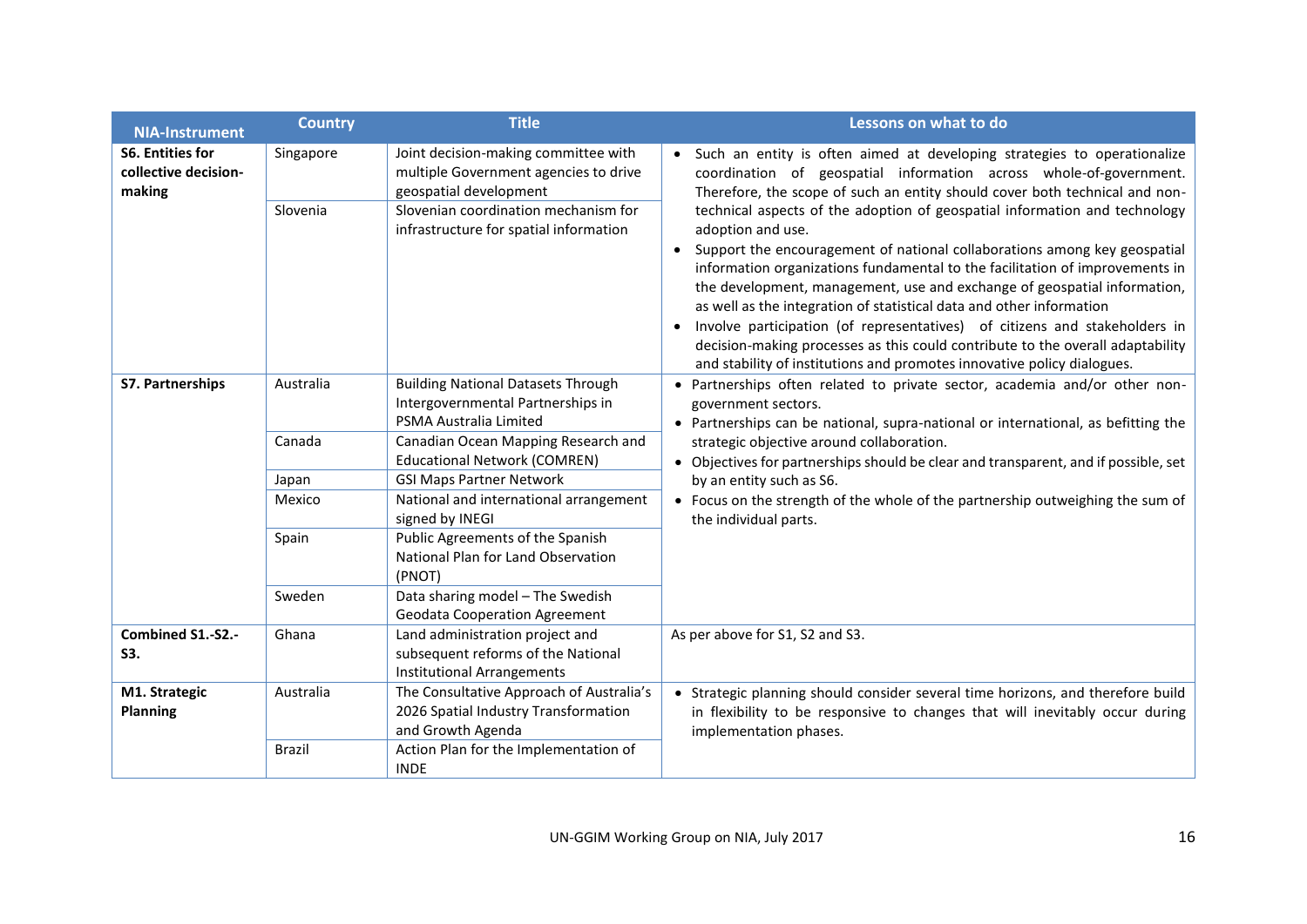| <b>NIA-Instrument</b>               | <b>Country</b>                                               | <b>Title</b>                                                                                                                                                                                                                                                                                                      | Lessons on what to do                                                                                                                                                                                                                                                                                                                                                                                                                                                                                                                                                                                                                                                     |
|-------------------------------------|--------------------------------------------------------------|-------------------------------------------------------------------------------------------------------------------------------------------------------------------------------------------------------------------------------------------------------------------------------------------------------------------|---------------------------------------------------------------------------------------------------------------------------------------------------------------------------------------------------------------------------------------------------------------------------------------------------------------------------------------------------------------------------------------------------------------------------------------------------------------------------------------------------------------------------------------------------------------------------------------------------------------------------------------------------------------------------|
|                                     | Denmark                                                      | Good Basic Data Everyone - A driver for<br>growth and efficiency                                                                                                                                                                                                                                                  | • Strategic plans should have clear and well-defined priorities and objectives that<br>are appropriate for the various implementation phases.                                                                                                                                                                                                                                                                                                                                                                                                                                                                                                                             |
|                                     | Former<br>Yugoslav Rep.<br>of Macedonia<br>Mexico<br>Namibia | <b>Strategy for National Spatial Data</b><br>Infrastructure of the Former Yugoslav<br>Republic of Macedonia<br>Programs of the National System of<br>Statistical and Geographic Information<br>(SNIEG or System)<br>Namibia National Spatial Data<br>Infrastructure (NSDI): Strategy and<br>Action plan 2015-2020 | • Strategic plans can be linear and incremental (e.g. see Macedonia) but can also<br>be executed in parallel (e.g. see Denmark).<br>• The efficacy and clarity of M1 will be affected by the outputs of S1-S3.<br>• Strategic plans should aim to establish and/or maintain a suitable environment<br>for allowing open access to geospatial information in an easy, timely, user-<br>friendly way and consider appropriate access, fairness and equity are to be<br>accorded to all stakeholders.<br>• Stakeholder consultation is an important part of developing a strategic plan and<br>should be prioritized to develop a plan that will deliver public value across |
|                                     | Singapore<br>United Kingdom                                  | The Comprehensive Scope of the<br>Singapore Geospatial Master Plan<br>Place matters: the Location Strategy for<br>the United Kingdom                                                                                                                                                                              | different user segments.<br>• Strategic planning includes the involvement of experts who are familiar with<br>the key (inter)national future trends as well as relevant (inter)national                                                                                                                                                                                                                                                                                                                                                                                                                                                                                   |
|                                     |                                                              |                                                                                                                                                                                                                                                                                                                   | legislation.<br>• The Plan itself is an important communication tool in facilitating a change<br>culture. It can clarify the role, contribution and position of geospatial<br>information not only for the government, but nationally as well (e.g. see UK).                                                                                                                                                                                                                                                                                                                                                                                                              |
| M2. Financial<br>management: input- | Bahrein                                                      | Government Investment in Bahrein<br>Spatial Data Infrastructure                                                                                                                                                                                                                                                   | • Funding can be identified and specially set aside if the political will to support<br>geospatial information initiatives are apparent.                                                                                                                                                                                                                                                                                                                                                                                                                                                                                                                                  |
| oriented                            | China                                                        | Financial investments in Chinese<br>geospatial information Management                                                                                                                                                                                                                                             | • In China, renaming of the NSDI to something more aligned with political<br>objectives of digitalization may have also contributed to funding accessibility.                                                                                                                                                                                                                                                                                                                                                                                                                                                                                                             |
|                                     | India                                                        | NSDI Financial Strategy and Funding<br>Models                                                                                                                                                                                                                                                                     | • There is a close relationship between budgets and policy objectives. Often,<br>budgets can end up setting policy objectives and the implications (e.g.                                                                                                                                                                                                                                                                                                                                                                                                                                                                                                                  |
|                                     | Mexico                                                       | <b>Cadastral Modernization Program</b>                                                                                                                                                                                                                                                                            | accountability) this might have on original aims needs to be examined carefully.<br>• Budgets need to be accompanied by clear guidelines on what can be resourced.                                                                                                                                                                                                                                                                                                                                                                                                                                                                                                        |
| M3. Financial<br>management:        | Germany                                                      | Automated performance procedure for<br><b>German SDI Monitoring</b>                                                                                                                                                                                                                                               | • Results-based management is a longstanding management strategy and its<br>implementation can be really successful, or disastrous - this depends on                                                                                                                                                                                                                                                                                                                                                                                                                                                                                                                      |
| performance-<br>oriented            | <b>United Arab</b><br>Emirates<br><b>USA</b>                 | Geomaturity Assessment of Abu Dhabi<br>Spatial Data Infrastructure<br><b>Geospatial Maturity Assessment</b>                                                                                                                                                                                                       | existing organizational culture and work ethic.<br>• Clear identification of incentives linked to organizational objectives is necessary<br>in implementing such a strategy. Incentives can take many forms and are not                                                                                                                                                                                                                                                                                                                                                                                                                                                   |
| M4. Financial<br>Management:        | Australia/<br>New<br>Zealand                                 | Australia and New Zealand Cooperative<br>Research Centre for Spatial Information                                                                                                                                                                                                                                  | necessarily monetary.                                                                                                                                                                                                                                                                                                                                                                                                                                                                                                                                                                                                                                                     |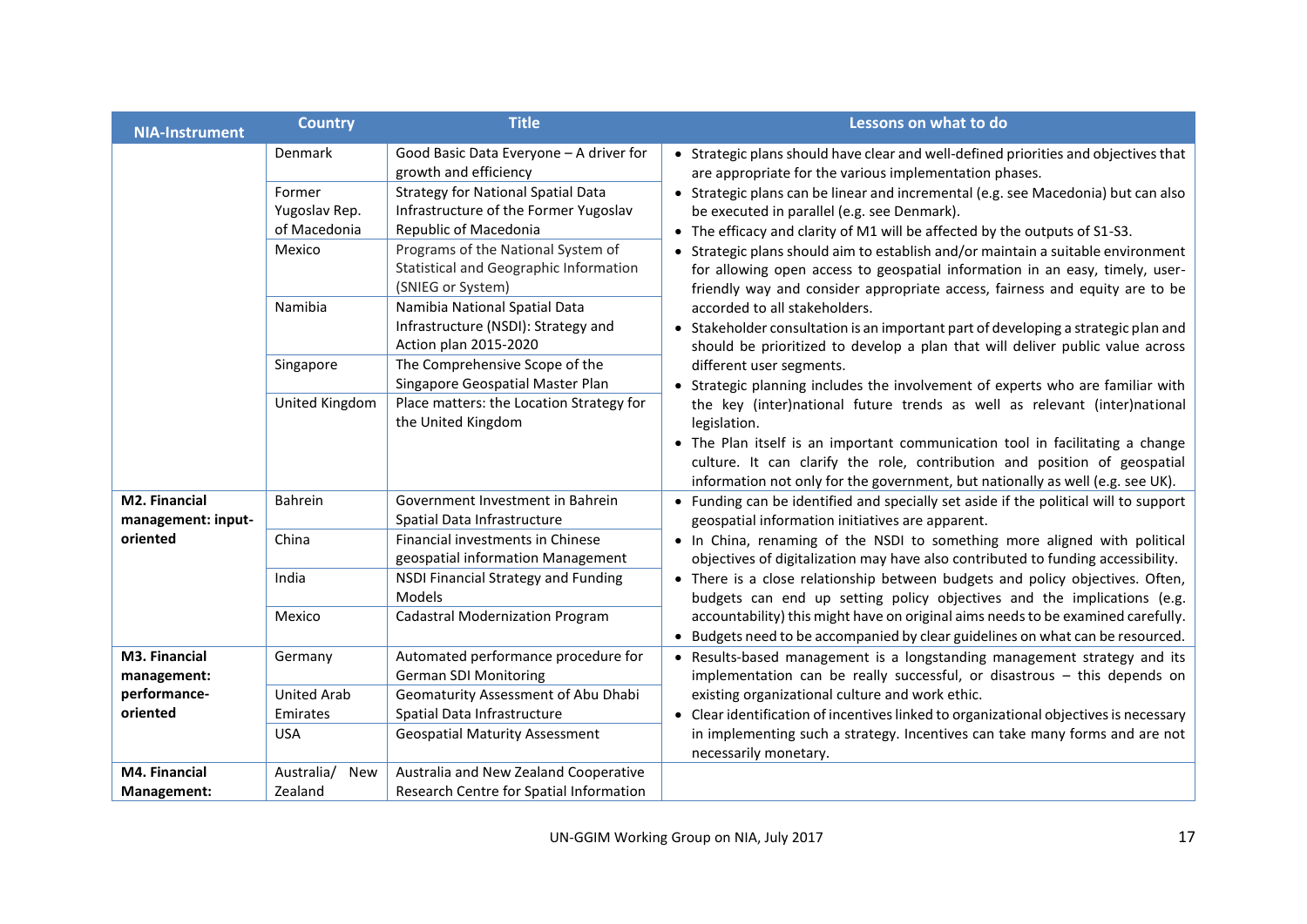| <b>NIA-Instrument</b>                                                  | <b>Country</b>                      | <b>Title</b>                                                                                                                                                                                                            | Lessons on what to do                                                                                                                                                                                                                                                                                                                                                                                                                                                                                                   |
|------------------------------------------------------------------------|-------------------------------------|-------------------------------------------------------------------------------------------------------------------------------------------------------------------------------------------------------------------------|-------------------------------------------------------------------------------------------------------------------------------------------------------------------------------------------------------------------------------------------------------------------------------------------------------------------------------------------------------------------------------------------------------------------------------------------------------------------------------------------------------------------------|
| Joined up working<br>and cooperation                                   | The<br><b>Netherlands</b><br>Norway | Geonovum<br>Digital Norway (NSDI) shared financing<br>of basis geodata                                                                                                                                                  | · Joined-up working is demonstrated by the examples to deliver broader<br>adoption, use and application of geospatial information.<br>• Trust amongst the key participating organizations is vital<br>• Successful initiatives have a governance structure and business model in place<br>to support the direction, implementation and financing of activities for<br>maximum benefits.                                                                                                                                 |
| M5. Inter-<br>organizational<br>culture and<br>knowledge<br>management | Canada<br>Canada                    | Federal Committee on Geomatics and<br>Earth Observations (FCGEO) and<br><b>Canadian Commit-tee on Geomatics</b><br>(CCOG) - Public Sector Geomatics<br>Cooperation in Canada<br>The Canadian Geomatics Community        | • The easiest mechanism to do this is through the provision of training, as shown<br>in the examples. This can reach a fairly broad audience, especially if<br>professional associations are partnered.<br>• However, training sessions do not necessarily ensure that cultural change is<br>achieved. Organizations need to consider how culture change can be assessed<br>and develop strategies that support behavioral change.                                                                                      |
|                                                                        | Japan<br>Poland                     | Roundtable and GeoAlliance Canada<br>Enhanced cooperation among relevant<br>stakeholders of geospatial information<br>applications and services at local level<br>Training cycle on INSPIRE Directive<br>implementation | • Issues related to principles collaboration, transparency, openness,<br>confidentiality, standards of service, participation and inclusion need to take<br>into account when establishing and maintaining a strong inter-organizational<br>culture and knowledge management.<br>• Strong political support is necessary to make a sustainable cultural change and<br>knowledge management happen.                                                                                                                      |
| M6.<br>Capacity<br><b>Building</b>                                     | <b>USA</b><br><b>Brazil</b>         | The COGO Report<br>Capacity Building in the National Spatial<br>Data Infrastructure of Brazil (INDE)                                                                                                                    | · Institutionalize to arrange the value of capacity building in geospatial<br>information management activities in order to sustain the usage of the<br>deliverables.<br>• The easiest mechanism to do this is through the provision of training, as shown<br>in the examples. This can reach a fairly broad audience, especially if<br>professional associations are partnered.<br>• Strategies should also consider other user segments of the community - both<br>current and future, typical and atypical segments. |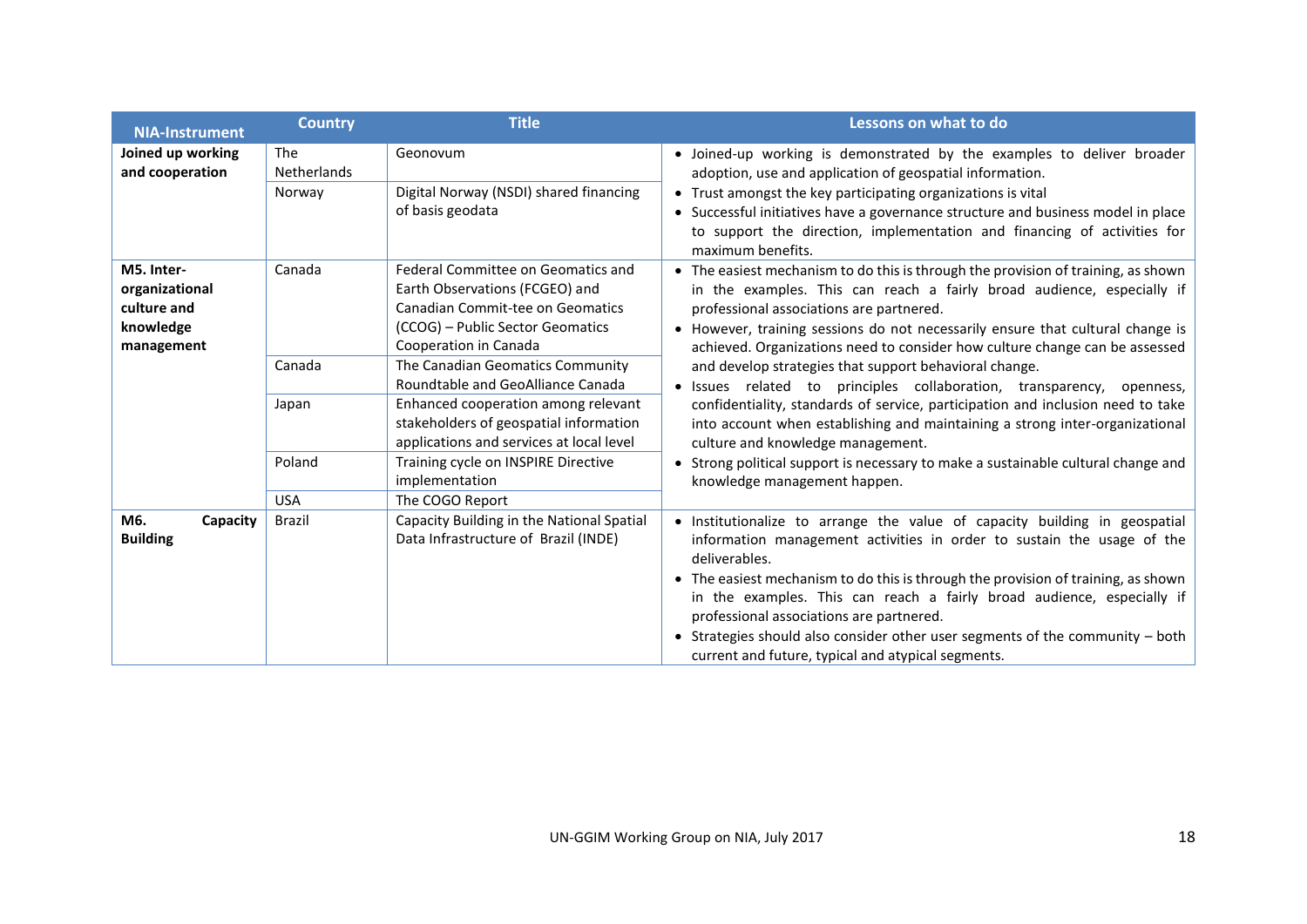UN-GGIM Working Group on NIA, July 2017 19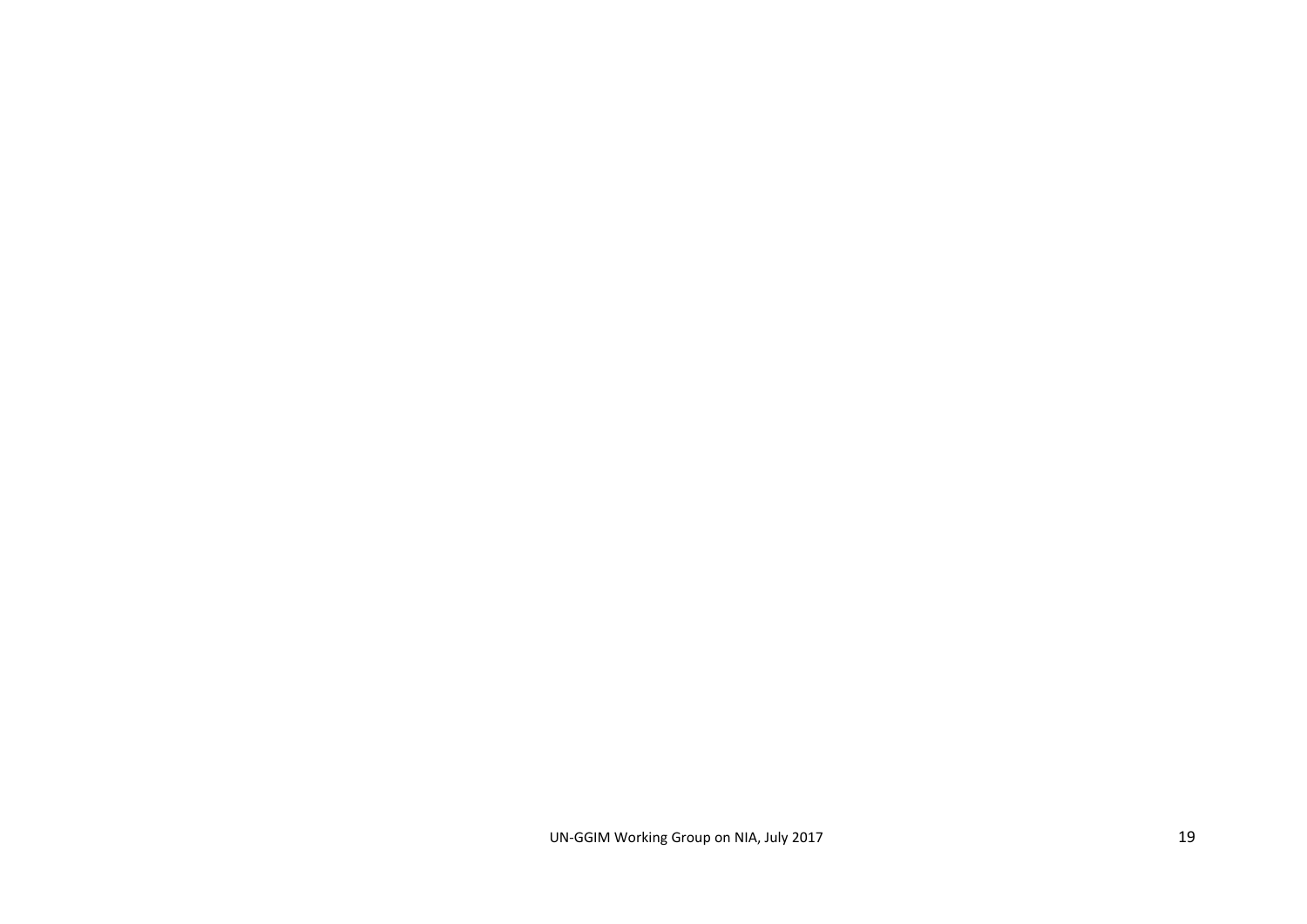#### **General Insights into The Implementation of the NIA Instruments**

13. The production of 61 examples across 38 Member States provided some general insights into the implementation of the NIA instruments:

- i. The instruments represent a set of tools that can support strategy development in the national management of geospatial information. Some clear trends are evident: that geospatial information is now considered a national asset; that the publishing and sharing of geospatial information has socioeconomic benefits and as such is gaining characteristics of a public good; that this represents challenges in terms of operations and funding structures.
- ii. The examples demonstrate that governments recognise this and are seeking to legislate to establish the appropriate facilitative governance structures. However, the examples also demonstrate that it falls to managers to negotiate the operational challenges that these structural changes bring. Therefore, it is important that these NIA-instruments are considered in an integrated way as much as possible, and not perceived as a hierarchical change process.
- iii. Therefore, there are expected overlaps between instruments. For example, NIAinstruments S1. Establishment of coordinating functions and entities, and S2. Reshuffling division of competencies, and S3. Legal framework are all bound up with each other. There is also a close relationship between these NIA instruments and M1. Strategic Planning The examples show that S3. Legal framework often comes first in an institutional change process as it represents a coercive force and demands a mandatory shift in mental models and culture. Often the benefit of legislation is the provision of enforcement mechanisms to ensure that organisations comply with changes. However, the example from the Netherlands also shows that a consolidated legal framework is also a strategic mechanism that aligns the development, use and management of geospatial data with sustainable development principles.
- iv. NIA-instruments S1. Establishment of coordinating functions and entities and S2. Reshuffling division of competencies are often a consequence of S3. Legal framework, especially where existing government organisations and/or functions are considered to be inappropriate or inadequate for delivering the requisite changes. For managers on the ground, the change trajectory marked by S1. Establishment of coordinating functions and entities, and S2. Reshuffling division of competencies needs to be considered carefully as this has implications for M5. Inter-organizational culture and knowledge management and M6. Capacity building.
- v. In the context of the implementation of NIA-instrument S4. Regulated market it is strongly recommended to explore the possibilities of open data policies by making use of Creative Commons licenses as open standard licenses allowing providers of public sector (geospatial) data to publish their data without the need to develop and update custom licenses. However, issues related to accountability, transparency and sustainable financing need to be also taken into account. In order to have a strong regulated market, the main guideline is to establish a consistent pricing policy regarding the use of geospatial data and services.
- vi. NIA-instruments S6. Entities for collective decision-making and S7. Partnerships also have an overlap, but the distinction lies with S6. Entities for collective decision-making having decision-making powers – and this can be useful in seeking to penetrate new areas where geospatial information is not yet commonly used. The application of S6.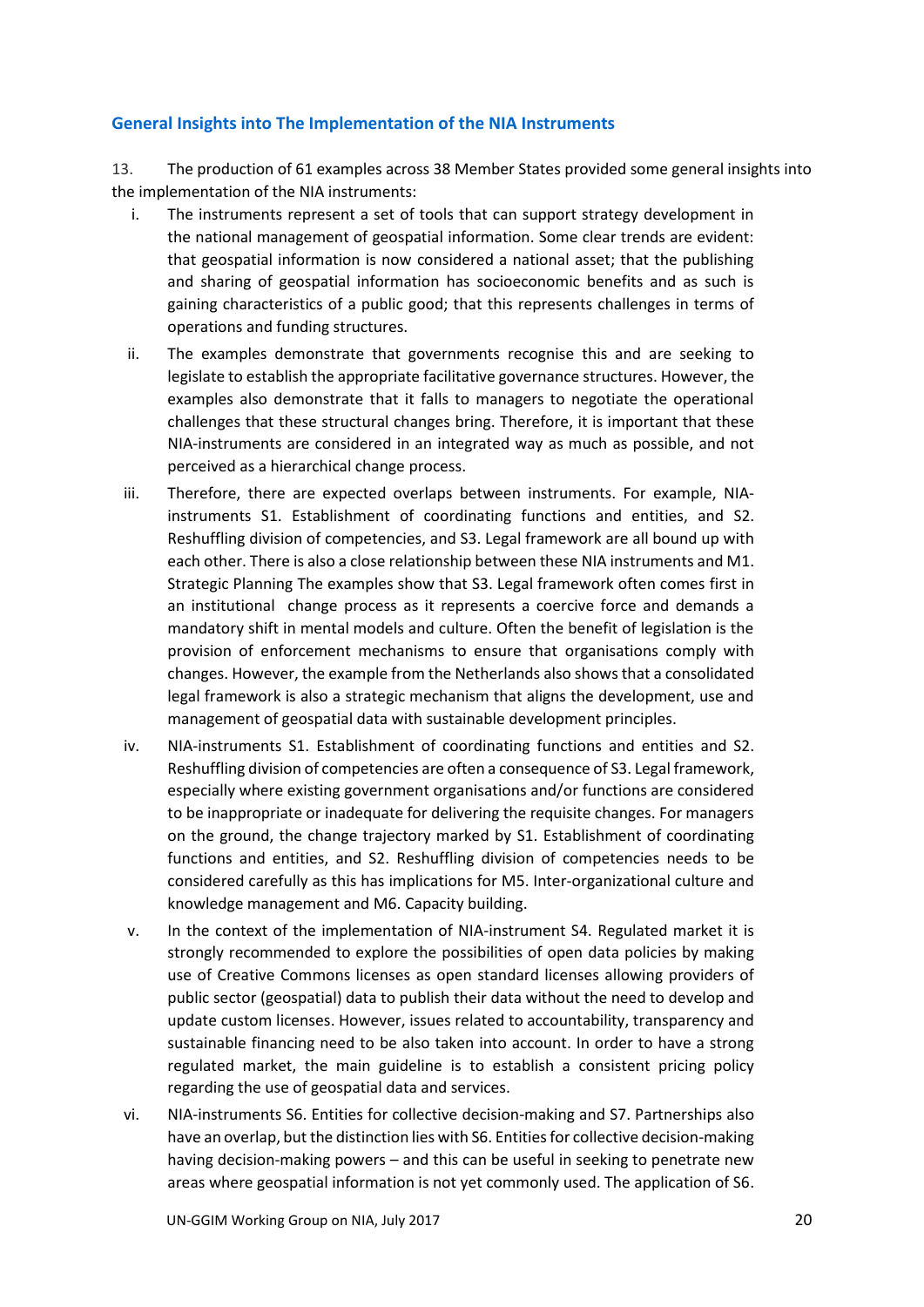should be holistic – seeking to manage not just technical aspects, but also nontechnical aspects such as business process and service delivery. S7. Partnerships should be perceived to be more of a collaborative relationship.

- vii. The three financial management NIA-instruments (M2. Input-oriented, M3. Performance-oriented, M4. Joined up working and cooperation) represent funding and business model options. Each have their own benefits and limitations, but it is evident that an initial injection of funds is necessary for getting an large-scale geospatial system up and running. There is a growing tension between the cost of geospatial data production and maintenance and the diffused economic benefits that accrue from facilitating its use and reuse. Norway provides a good example of the use of obligatory co-financing of basic data to manage this financial tension.
- viii. NIA-instruments M5. Inter-organizational culture and knowledge management and M6. Capacity building can be difficult instruments to apply in practice. The normal approaches, as seen in the examples, tend to be trainings and workshops. While these should not be discounted, they do not necessarily translate to the types of culture change and capacity building that is required to sustain new ways of working. Singapore's example of multiple approaches at different demographics provides a good example of an approach.
- ix. The examples represent significant diversity in demonstrating how the NIA instruments could be applied on their own, but more often in combination with others. While there is no one model that can be recommended, the examples illustrate some clear roles for some of the NIA instruments, and connections amongst others. This has been abstracted and represented in Figure 2. This should not be read as the ideal model for implementing the NIA instruments, but simply as a way to support a user's understanding of how to commence use and implementation of the instruments. This needs to be done with sensitivity to contextual variables in the country (e.g. sources of legitimacy for decision-making, resources, number of agencies involved, pre-existing inter-organizational relationships, etc.).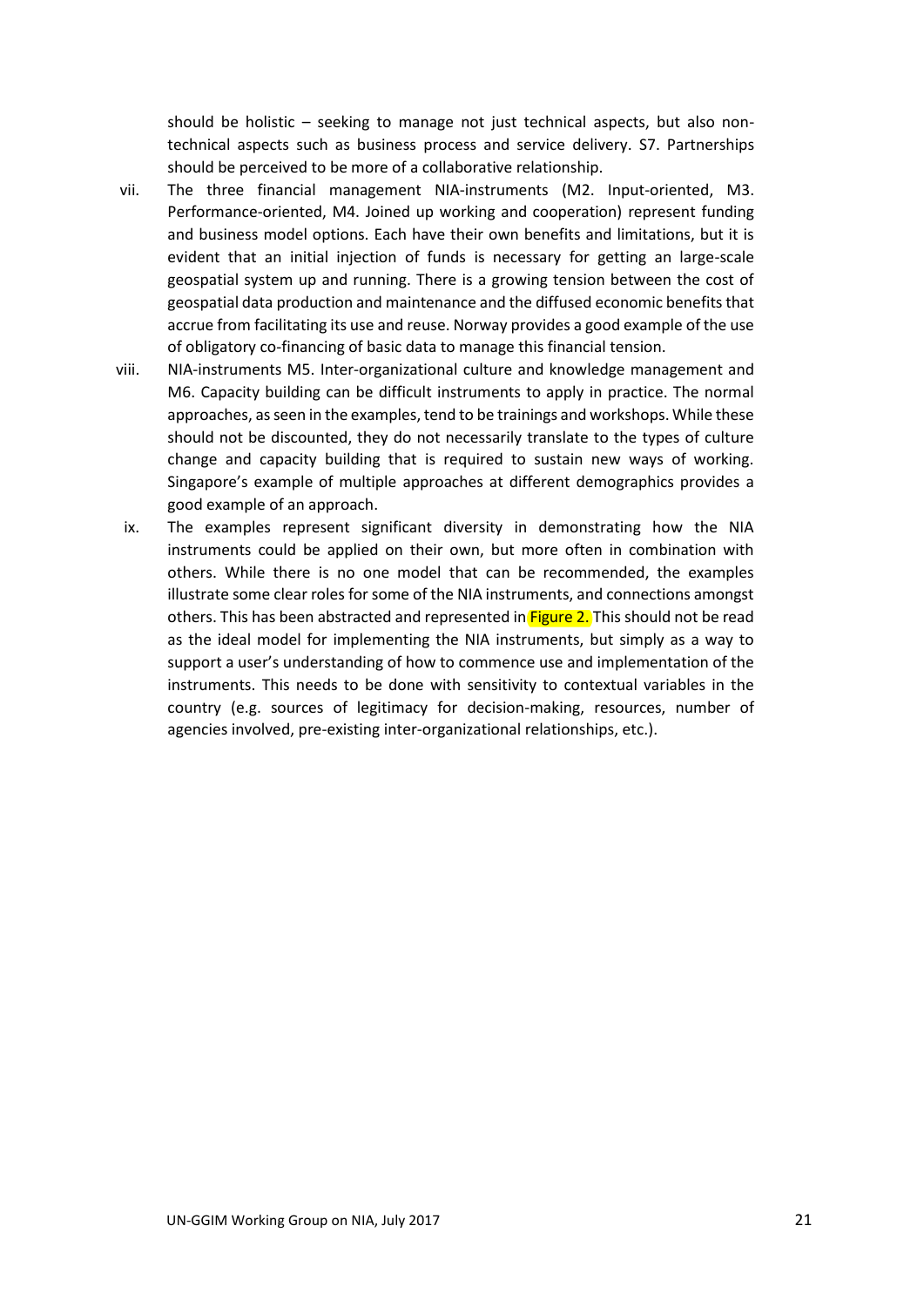### **Lessons learnt**

1. **Emergence of a common model.** The examples show there exists an array of institutional strategies to achieve good geospatial information management, but there are also commonalities, which reflect the principles identified. These commonalities have been abstracted and are shown as a possible roadmap for institutional design in **Figure 2**. This should not be read as the ideal model for implementing the NIA instruments, but simply as a way to support a user's understanding of how to commence use and implementation of the instruments. This needs to be done with sensitivity to contextual variables in the country (e.g. sources of legitimacy for decision-making, resources, number of agencies involved, preexisting inter-organizational relationships, etc.).

2. **Clear trends.** Examples from Member States demonstrate some clear trends: that geospatial information is now considered a national asset; that the publishing and sharing of geospatial information has socioeconomic benefits and as such, is gaining characteristics of a public good; that this represents challenges in terms of operations and funding structures.

3. **The need for an integrated change process.** Governments are cognizant of these emerging and/or established characteristics and are seeking to legislate to establish the appropriate facilitative governance structures. However, the examples also demonstrate that it often falls to managers to negotiate the operational challenges that these structural changes bring. Therefore, it is important that these NIA-instruments are considered in an integrated way as much as possible, and not perceived as a hierarchical change process.

4. **The importance of a strategic plan.** Many countries had an element of strategic planning, that was conducted as a first step to identify the vision, mission, aim and objectives of the geospatial information management initiative. This provided the direction for selecting the appropriate instrument for instigating a new structure. Whether this was more hierarchy- (S3) or networks-based (S7), is really a function of a contextual variables like where authority comes from, previous initiatives that may have worked or failed, resource flows, existing successful relationships, etc.

5. **Catalyzing institutional change.** Legal frameworks were also often used to catalyse an institutional change process as it represents a coercive force and demands a mandatory shift in mental models and culture. Often the benefit of legislation is the provision of enforcement mechanisms to ensure that organisations comply with changes. However, the example from the Netherlands also shows that a consolidated legal framework is also a strategic mechanism that aligns the development, use and management of geospatial data with sustainable development principles – a strategy that can enhance the legitimacy for change.

6. **The need for clarity.** Regardless of the coordinating mechanism, it was apparent that in a multi-organisational, and multi-sectoral collaboration, clarity over who did what was necessary. This is reflected in the link to S2. S1 and S6 can be seen as potential outcomes of S2, and its operationalisation into a governance structure. For managers on the ground, the change trajectory marked by S1. Establishment of coordinating functions and entities, and S2. Reshuffling division of competencies needs to be considered carefully as this has implications for M5. Inter-organizational culture and knowledge management and M6. Capacity building.

7. **Being open to 'open' data**. It is strongly recommended that governments explore the possibilities of open data policies by making use of Creative Commons licenses as open standard licenses allowing providers of public sector (geospatial) data to publish their data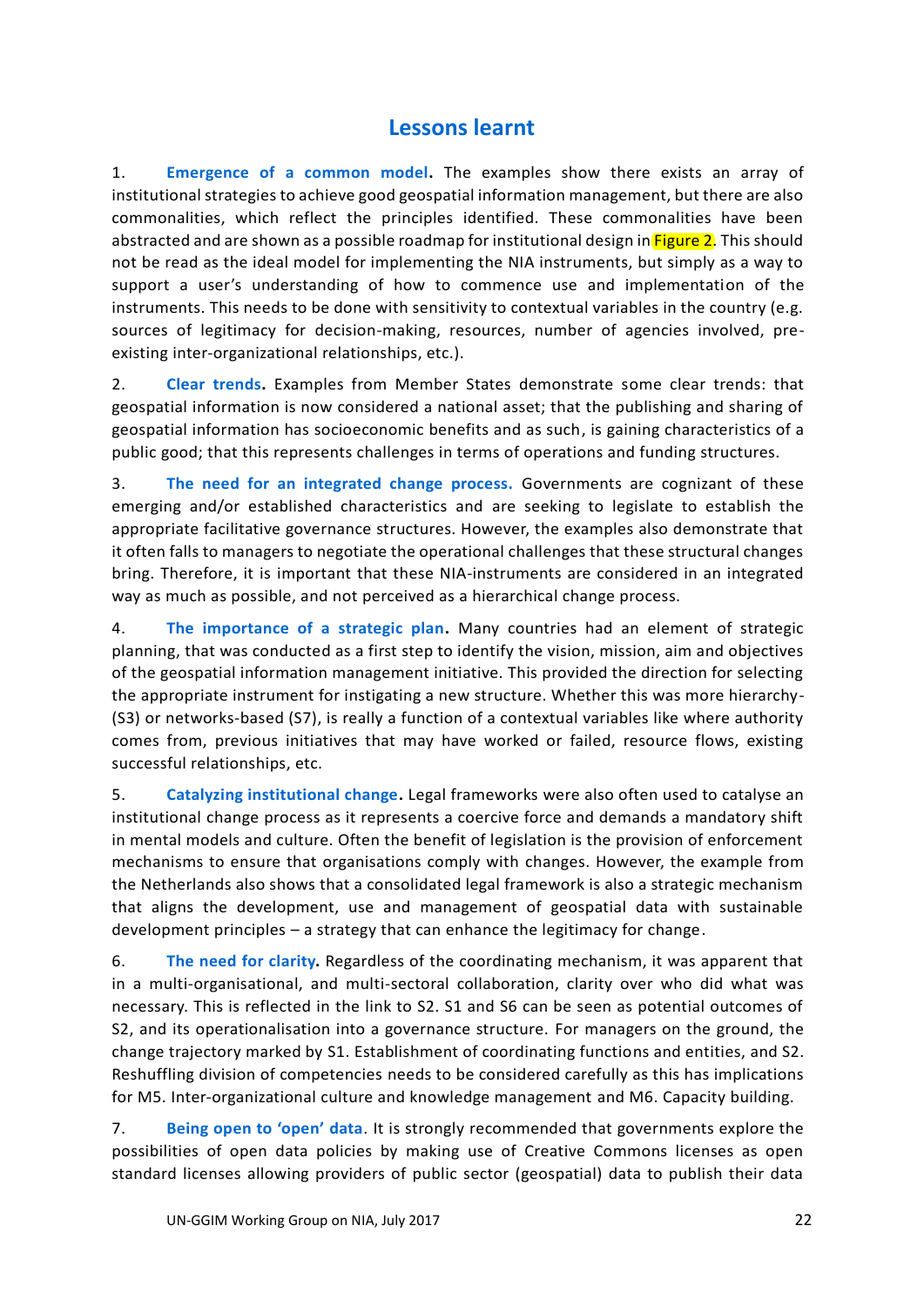without the need to develop and update custom licenses. However, issues related to accountability, transparency and sustainable financing need to be also taken into account. In order to have a strong regulated market, the main guideline is to establish a consistent pricing policy regarding the use of geospatial data and services.

8. **Diverse business models.** The three financial management NIA-instruments (M2. Input-oriented, M3. Performance-oriented, M4. Joined up working and cooperation) represent funding and business model options. Each have their own benefits and limitations, but it is evident that an initial injection of funds is necessary for getting an large-scale geospatial system up and running. There is a growing tension between the cost of geospatial data production and maintenance and the diffused economic benefits that accrue from facilitating its use and reuse. Norway provides a good example of the use of obligatory co-financing of basic data to manage this financial tension.

9. **The challenge of culture and capacity.** NIA-instruments M5. Inter-organizational culture and knowledge management and M6. Capacity building can be difficult instruments to apply in practice. The normal approaches, as seen in the examples, tend to be trainings and workshops. While these should not be discounted, they do not necessarily translate to the types of culture change and capacity building that is required to sustain new ways of working. Singapore's example of multiple approaches at different demographics provides a good example of an approach.